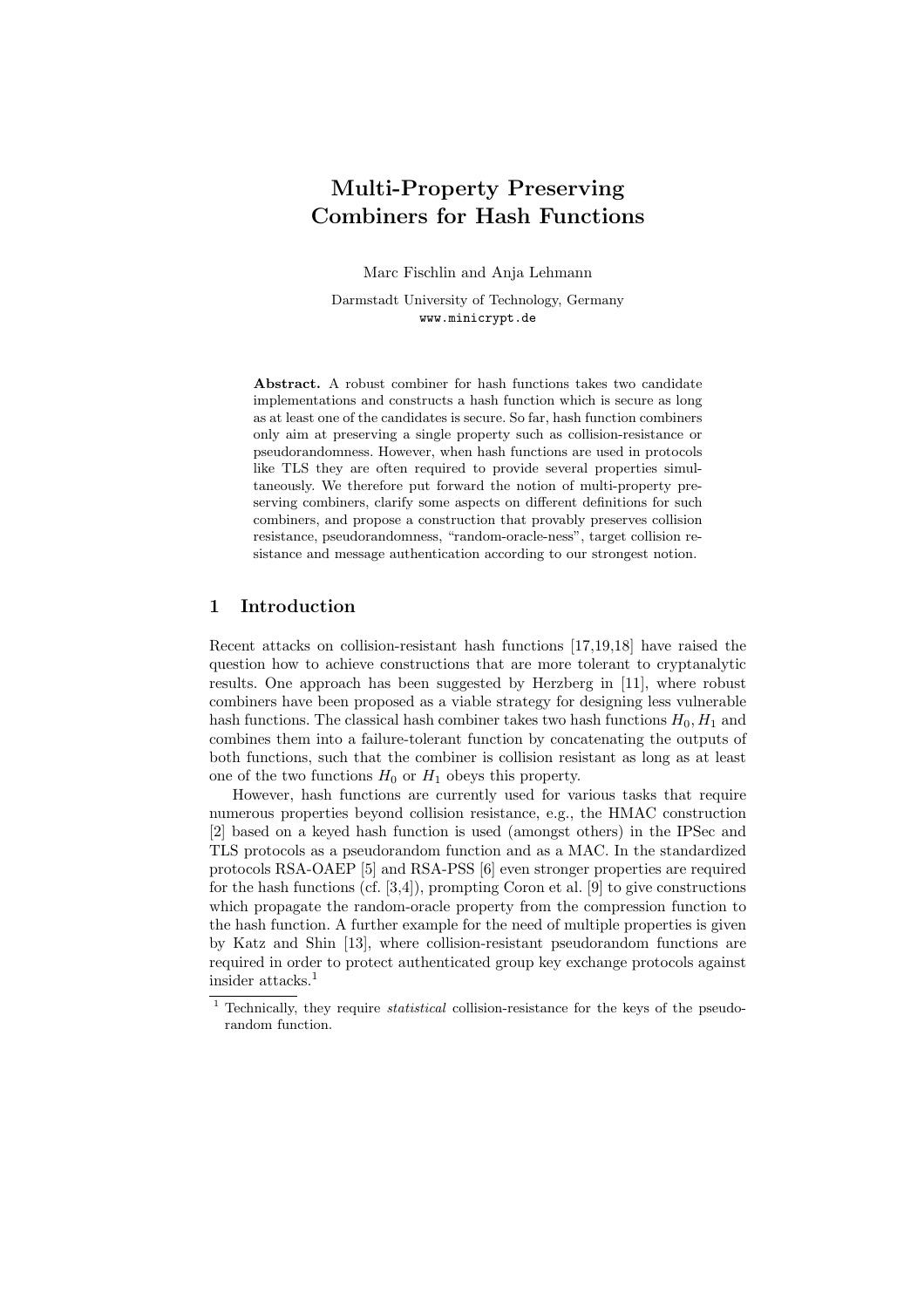Adhering to the usage of hash functions as "swiss army knives" Bellare and Ristenpart [7,8] have shown how to preserve multiple properties in the design of hash functions. In contrast to their approach, which starts with a compression function and aims at constructing a single multi-property preserving (MPP) hash function, a combiner takes two full-grown hash functions and tries to build a hash function which should preserve the properties, even if one of the underlying hash functions is already broken.

The Problem with Multiple Properties. Combiners which preserve a single property such as collision-resistance or pseudorandomness are quite well understood. Multi-property preserving combiners, on the other hand, are not covered by these strategies and require new techniques instead. As an example we discuss this issue for the case of collision-resistance and pseudorandomness.

Recall that the classical combiner for collision-resistance simply concatenates the outputs of both hash functions  $\text{Comb}(M) = H_0(M) || H_1(M)$ . Obviously, the combiner is collision-resistant as long es either  $H_0$  or  $H_1$  has this property. Yet, it does not guarantee for example pseudorandomness (assuming that the hash functions are keyed) if only one of the underlying hash functions is pseudorandom. An adversary can immediatly distinguish the concatenated output from a truly random value by simply examining the part of the insecure hash function.

An obvious approach to obtain a hash combiner that preserves pseudorandomness is to set  $\text{Comb}(M) = H_0(M) \oplus H_1(M)$ . However, this combiner is not known to preserve collision-resistance anymore, since a collision for the combiner does not necessarily require collisions on both hash functions. In fact, this combiner also violates the conditions of [1,16] and [10], who have shown that the output of a (black-box) collision-resistant combiner cannot be significantly shorter than the concatenation of the outputs from all employed hash functions. Thus, already the attempt of combining only two properties in a robust manner indicates that finding a multi-property preserving combiner is far from trivial.

Our Construction. In this work we show how to build a combiner that provably preserves multiple properties, where we concentrate on the most common properties as proposed in [8], namely, collision resistance (CR), pseudorandomness (PRF), pseudorandom oracle (PRO), target collision resistance (TCR) and message authentication (MAC).

To explain the underlying idea of our construction it is instructive to recall the bit commitment scheme introduced by Naor [15]. There, the receiver sends a random  $3n$ -bit string t to the committing party who applies a pseudorandom generator to a random *n*-bit seed r and returns  $G(r) \oplus t$  to commit to 1, or  $G(r)$  to commit to 0. Due to the pseudorandomness of the generator's output, the receiver does not learn anything about the committed bit. An ambiguous opening of the commitment by the sender requires to find some  $r' \neq r$  such that  $G(r) = G(r') \oplus t$ . Yet, since there are only  $2^{2n}$  pairs of seeds for the pseudorandom generator but  $2^{3n}$  random strings t, the probability that such a seed pair exists is at most  $2^{-n}$ .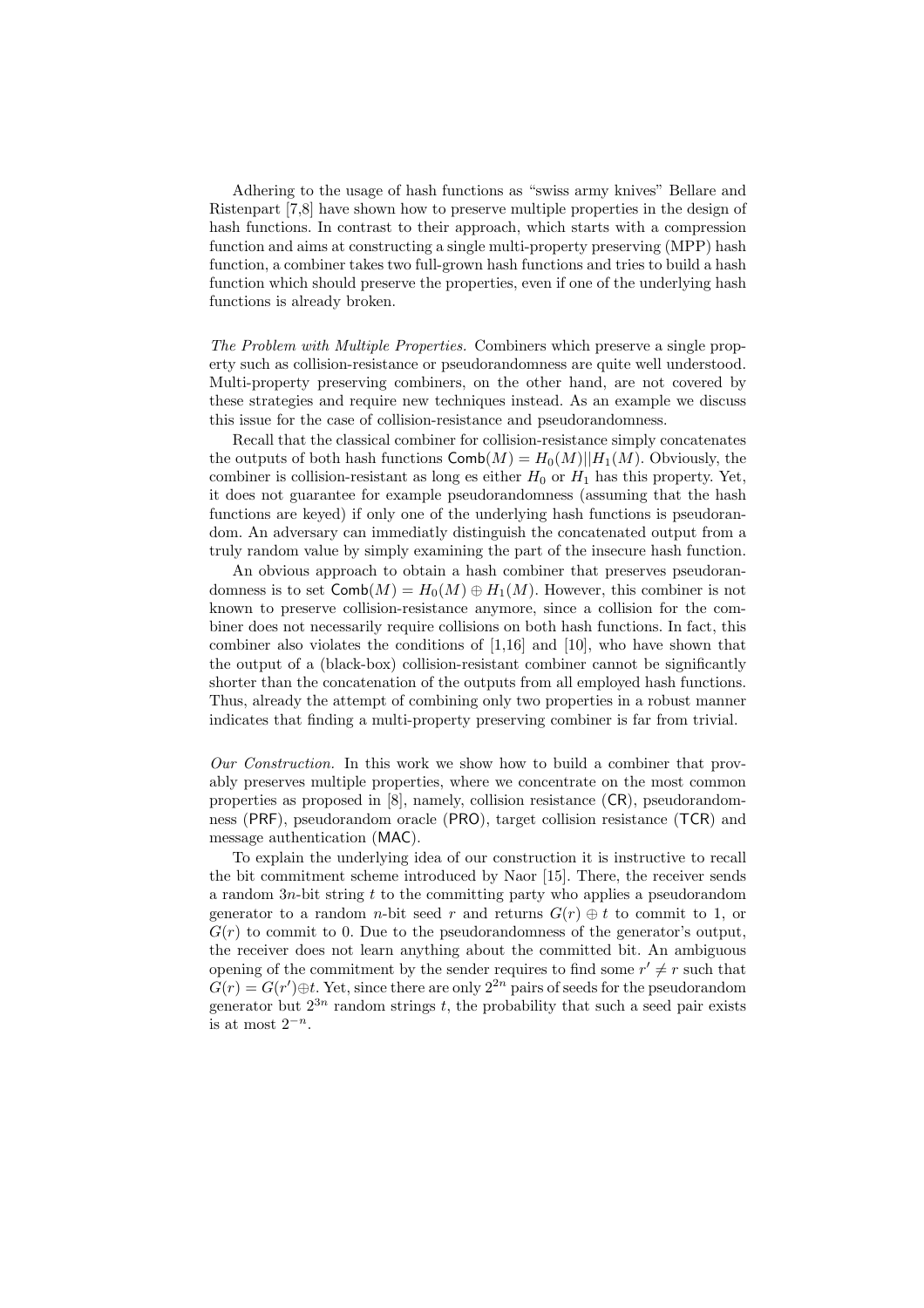Adopting the approach of Naor we proceed as follows for each hash function  $H_b$ . First we hash the large message M with  $H_b$  into a short n-bit "seed"  $x_b$ . Then we expand this value into a 5n-bit string (similar to the pseudorandom generator). Next, we xor the result with a subset of n random strings  $t_i^b \in$  $\{0,1\}^{5n}$ , where the subset is determined by the bits  $x_b[i] = 1$ . We denote this output by  $H_b^{\text{prsv}}(M)$ . Only in the final step we combine the two resulting values for each function  $H_b$  into one output  $\textsf{Comb}(M) = H_0^{\text{prsv}}(M) \oplus H_1^{\text{prsv}}(M)$  by xor-ing them.

Due to the internal expansion of the short string  $x<sub>b</sub>$  into five hash values, one can use a similar argumentation as in [15] together with the collision-resistance of one of the hash functions to prove that collision-resistance is preserved. At the same time, pseudorandomness is preserved by the final xor-combination of the results of the two hash functions. Moreover, we also show that this construction propagates several other properties, including PRO, TCR and MAC.

Weak vs. Strong Preservation. We prove our construction to be a strongly multiproperty preserving combiner for {CR, PRF, PRO, TCR, MAC}. That is, it suffices that each property is provided by at least one hash function, e.g., if  $H_0$  or  $H_1$  has property MAC, then so does the combiner, independently of the other properties. We also introduce further relaxations of MPP, denoted by weakly MPP and mildly MPP. In the weak case the combiner only inherits a set of multiple properties if they are all provided by at least one hash function (i.e., if there is a strong candidate which has all properties at the same time). Mildly MPP combiners are between strongly MPP and weakly MPP combiners, where all properties are granted, but different hash functions may cover different properties.

Our work then adresses several questions related to the different notions of multi-property preservation. Namely, we show that strongly MPP is indeed strictly stronger than mildly MPP which, in turn, implies weakly MPP (but not vice versa). We finally discuss the case of general tree-based combiners for more than two hash functions built out of combiners for two hash functions, as suggested in a more general setting by Harnik et al. [12]. As part of this result we show that such tree-combiners inherit the weakly and strongly MPP property of two-function combiners, whereas mildly MPP two-function combiners suprisingly do not propagate their security to trees.

Organization. We start by defining the three notions of multi-property preserving combiners and giving definitions of the desired properties in Section 2. In Section 3 we give the construction of our MPP combiner and prove that it achieves the strongest MPP notion. A brief discussion about variations of our construction, e.g., to reduce the key size, conclude this section. Section 4 deals again with the different notions of property preservation by showing the correlations between strongly, mildly and weakly MPP combiners. The issue of composing combiners resp. multi-hash combiners is then addressed in Section 5.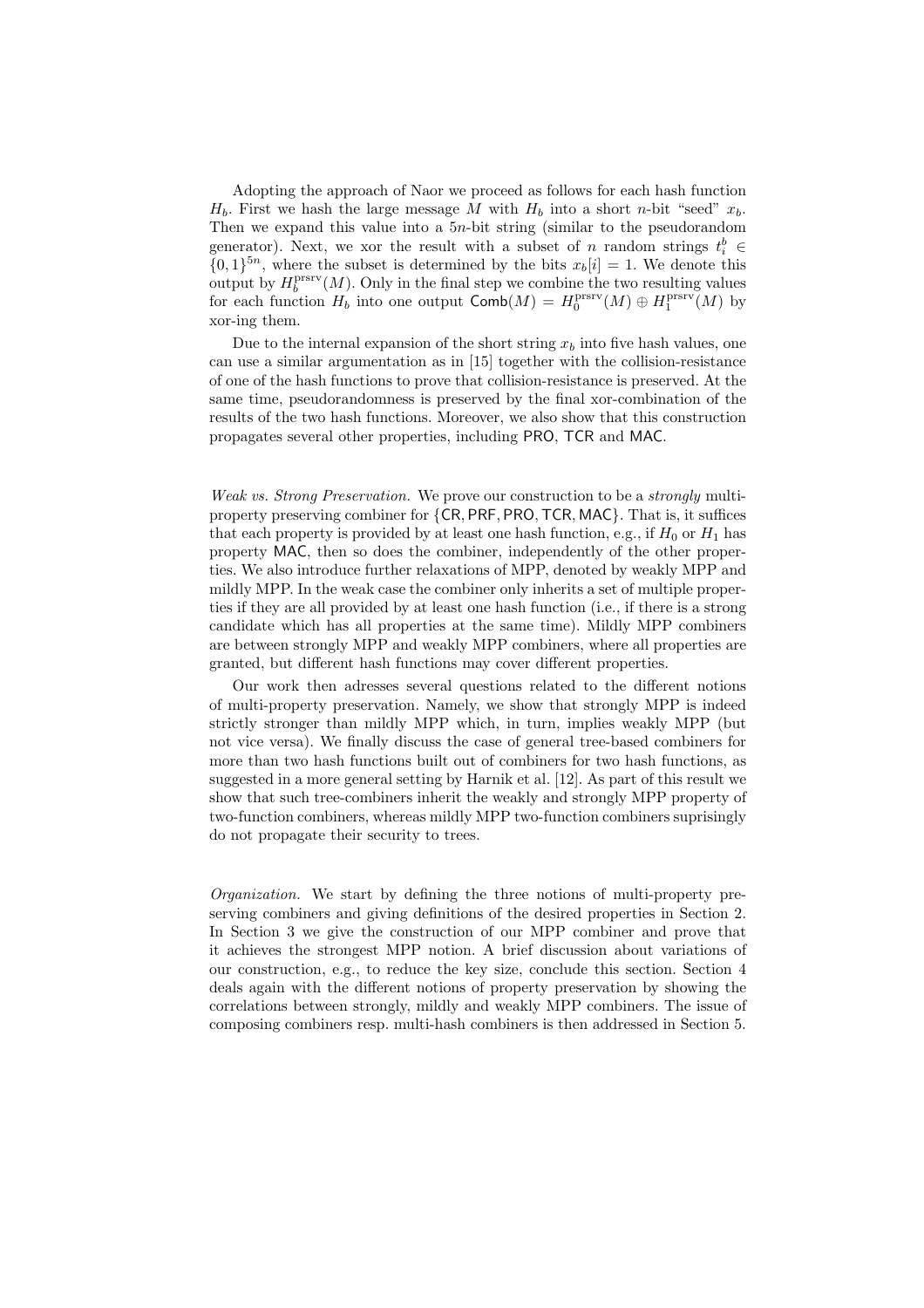### 2 Preliminaries

#### 2.1 Hash Function Properties

A hash function  $\mathcal{H} = (HKGen, H)$  is a pair of efficient algorithms such that HKGen for input  $1^n$  returns (the description of) a hash function H, and H for input H and  $M \in \{0,1\}^*$  deterministically outputs a digest  $H(M) \in \{0,1\}^n$ . Often, the hash function is also based on a public initial value IV and we therefore occassionally write  $H(IV, M)$  instead of  $H(M)$ . Similarly, we often identify the hash function with its digest values  $H(\cdot)$  if the key generation algorithm is clear from the context.

A hash function may be attributed different properties  $P_1, P_2, \ldots$ , among which five important ones stand out (cf. [8]):

- collision resistance  $(CR)$ : The hash function is called *collision-resistant* if for any efficient algorithm A the probability that for  $H \leftarrow \mathsf{HKGen}(1^n)$  and  $(M, M') \leftarrow \mathcal{A}(H)$  we have  $M \neq M'$  but  $H(H, M) = H(H, M')$ , is negligible (as a function of  $n$ ).
- pseudorandomness (PRF): A hash function can be used as a pseudorandom function if the inital value IV is replaced by a randomly chosen key  $K$ of the same size (i.e., the key generation algorithm outputs a public part  $(H,IV)$  and IV is replaced by a secret key K). Such a keyed hash function  $H(K, \cdot)$  is called *pseudorandom* if for any efficient adversary  $D$  the advantage  $\text{Prob}\left[\mathcal{D}^{H(K,\cdot)}(H)=1\right]-\text{Prob}\left[\mathcal{D}^{f}(H)=1\right]$  is negligible, where the probability in the first case is over  $\mathcal{D}$ 's coin tosses, the choice of  $H \leftarrow HKGen(1^n)$ and the key K, and in the second case over  $\mathcal{D}$ 's coin tosses, the choice of  $H \leftarrow$  $HKGen(1^n)$ , and the choice of the random function  $f: \{0,1\}^* \to \{0,1\}^n$ .
- **pseudorandom oracle (PRO):** A hash function  $H<sup>f</sup>$  based on a random oracle f is called a pseudorandom oracle if for any efficient adversary the construction  $H^f$  is indifferentiable from a random oracle  $\mathcal{F}$ , where indifferentiability [14] is a generalization of indistinguishability allowing to consider random oracles that are used as a public component. More formally, a hash function  $H^f$  is *indifferentiable* from a random oracle  $\mathcal F$  if for any efficient adversary  $D$  there exists an efficient algorithm  $S$  such that the advantage  $\text{Prob}\left[\mathcal{D}^{H^f,f}(H)=1\right]-\text{Prob}\left[\mathcal{D}^{\mathcal{F},\mathcal{S}^{\mathcal{F}}(H)}(H)=1\right]$  is negligible in *n*, where the probability in the first case is over D's coin tosses,  $H \leftarrow \mathsf{HKGen}(1^n)$  and the choice of the random function  $f$ , and in the second case over the coin tosses of D and S, and  $H \leftarrow \mathsf{HKGen}(1^n)$  and over the choice of F.
- target collision-resistance (TCR): Target collision-resistance is a weaker security notion than collision-resistance which obliges the adversary to first commit to a target message M before getting the description  $H \leftarrow \mathsf{HKGen}(1^n)$ of the hash function. For the given  $H$  the adversary must then find a second message  $M' \neq M$  such that  $H(M) = H(M')$ . More formally, an adversary A consists of two efficient algorithms  $(\mathcal{A}^1, \mathcal{A}^2)$  where  $\mathcal{A}^1(1^n)$  first generates the target message  $M$  and possibly some additional state information st. Then, a hash function  $H \leftarrow \mathsf{HKGen}(1^n)$  is chosen and  $\mathcal{A}^2$  has to compute on input  $(H, M, \mathsf{st})$  a colliding message  $M' \neq M$ . A hash function is called target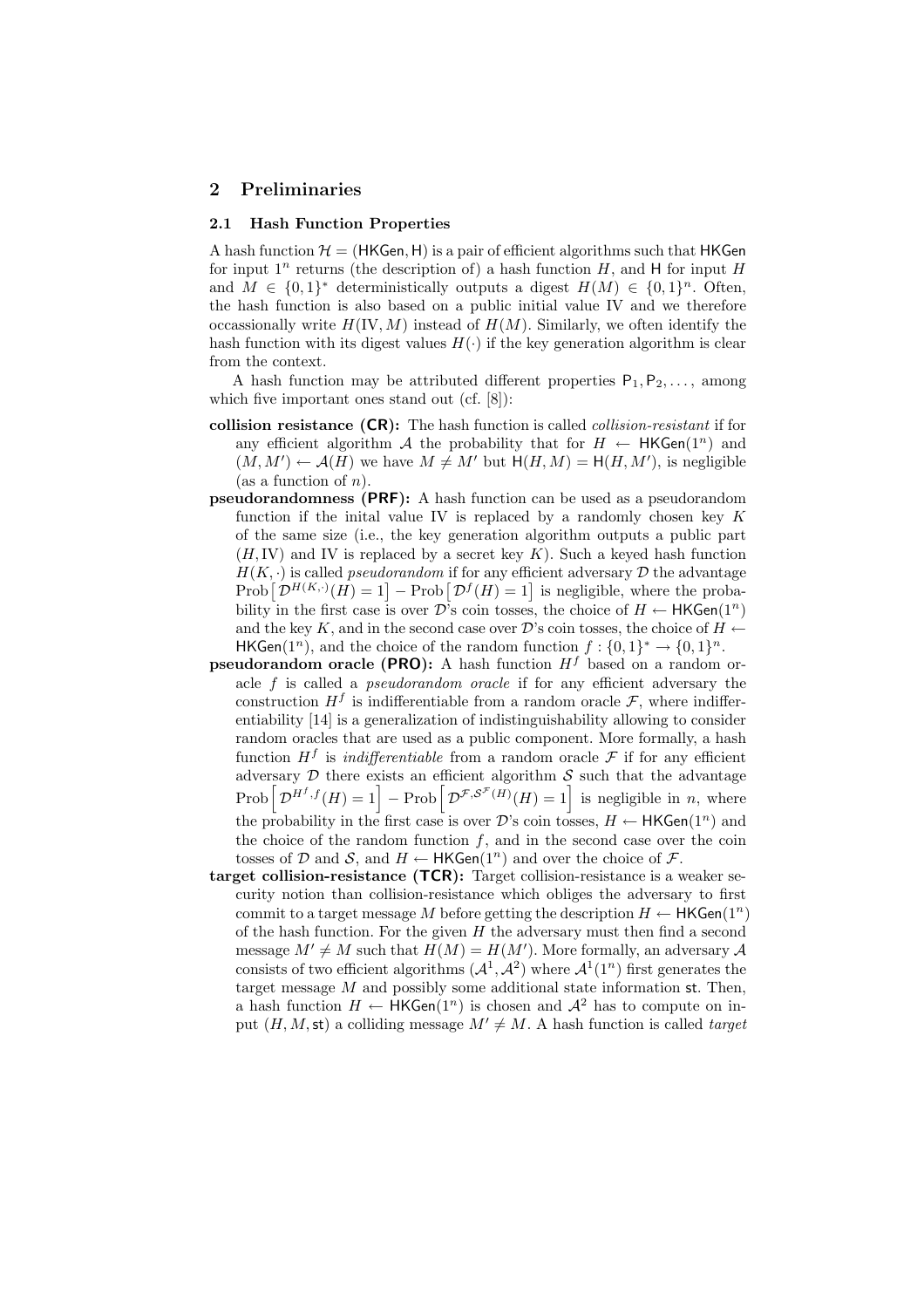collision-resistant if or any efficient adversary  $A = (A^1, A^2)$  the probability that for  $(M,\mathsf{st}) \leftarrow \mathcal{A}^1(1^n),\ H\leftarrow \mathsf{HKGen}(1^n)$  and  $M'\leftarrow \mathcal{A}^2(H,M,\mathsf{st})$  we have  $M \neq M'$  but  $H(M) = H(M')$ , is negligible.

message authentication (MAC): We assume again that the intial value is replaced by a secret random key  $K$ . We say that the hash function is a secure MAC if for any efficient adversary A the probability that for  $H \leftarrow$ HKGen(1<sup>n</sup>) and random K and  $(M, \tau) \leftarrow \mathcal{A}^{H(K, \cdot)}(H)$  we have  $\tau = H(K, M)$ and M has never been queried to oracle  $H(K, \cdot)$ , is negligible.

For a set PROP =  $\{P_1, P_2, \ldots, P_N\}$  of properties we write PROP $(\mathcal{H}) \subseteq$  PROP for the properties which hash function  $\mathcal{H}$  has.

#### 2.2 Multi-Property Preserving Combiners

A hash function combiner  $C = (CKGen, Comb)$  for hash functions  $\mathcal{H}_0, \mathcal{H}_1$  itself is also a hash function which combines the two functions  $\mathcal{H}_0$ ,  $\mathcal{H}_1$  such that, if at least one of the hash functions obeys property P, then so does the combiner. For multiple properties PROP =  $\{P_1, P_2, \ldots, P_N\}$  one can either demand that the combiner inherits the properties if one of the candidate hash functions is strong and has all the properties (weakly preserving), or that for each property at least one of the two hash functions has the property (strongly preserving). We also consider a notion in between but somewhat closer to the weak case, called mildly preserving, in which case all properties from prop must hold, albeit different functions may cover different properties (instead of one function as in the case of weakly preserving combiners).<sup>2</sup> More formally,

Definition 1 (Multi-Property Preservation). For a set PROP  $\{P_1, P_2, \ldots, P_N\}$  of properties a hash function combiner  $C = (CKGen, Comb)$ for hash functions  $\mathcal{H}_0$ ,  $\mathcal{H}_1$  is called weakly multi-property preserving (wMPP) for PROP  $iff$ 

 $PROP = PROP(\mathcal{H}_0)$  or  $PROP = PROP(\mathcal{H}_1) \implies PROP = PROP(\mathcal{C}),$ 

mildly multi-property preserving  $(mMPP)$  for PROP iff

$$
\text{PROP} = \text{PROP}(\mathcal{H}_0) \cup \text{PROP}(\mathcal{H}_1) \quad \Longrightarrow \quad \text{PROP} = \text{PROP}(\mathcal{C}),
$$

and strongly multi-property preserving (sMPP) for PROP iff for all  $P_i \in PROP$ .

$$
\mathsf{P}_i \in \text{PROP}(\mathcal{H}_0) \cup \text{PROP}(\mathcal{H}_1) \quad \Longrightarrow \quad \mathsf{P}_i \in \text{PROP}(\mathcal{C}).
$$

We remark that for weak and mild preservation all individual properties  $P_1, P_2, \ldots, P_N$  from PROP are guaranteed to hold, either by a single function as in weak preservation, or possibly by different functions as in mild preservation. The combiner may therefore depend on some strong property  $P_i \in \text{PROP}$  which

 $2$  One may also refine these notions further. We focus on these three "natural" cases.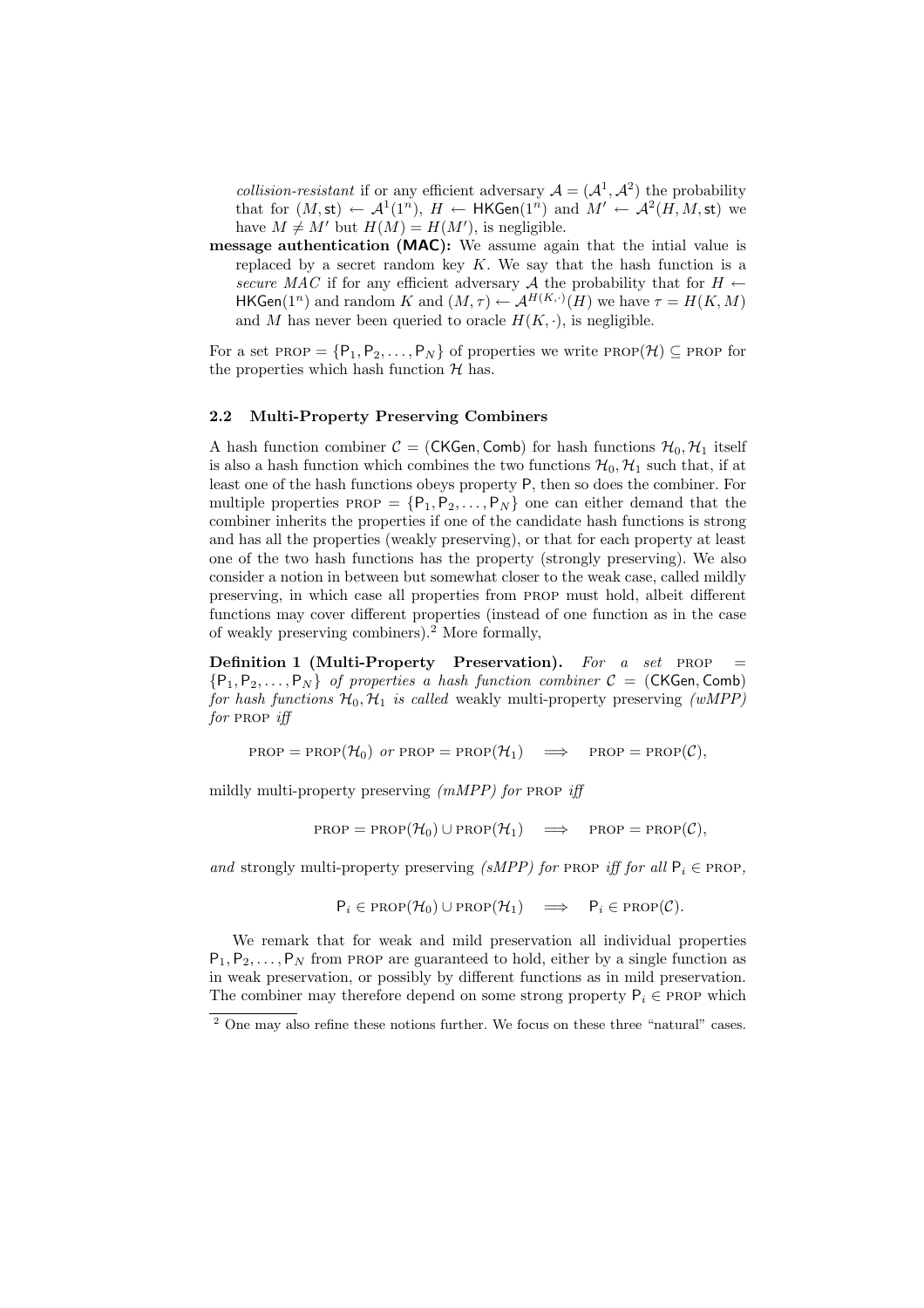one of the hash functions has, and which helps to implement some other property  $P_j$  in the combined hash function. But then, for a subset PROP'  $\subseteq$  PROP which, for instance, misses this strong property  $P_i$ , the combiner may no longer preserve the properties prop′ . This is in contrast to strongly preserving combiners which support such subsets of properties by definition.

Note that for a singleton  $PROP = {P}$  all notions coincide and we simply say that  $C$  is P-preserving in this case. However, for two or more properties the notions become strictly stronger from weak to mild to strong, as we show in Section 4. Finally, we note that our definition allows the case  $\mathcal{H}_0 = \mathcal{H}_1$ , which may require some care when designing combiners, especially if the hash functions are based on random oracles (see also the remark after Lemma 3).

## 3 Constructing Multi-Property Preserving Combiners

In this section we propose our combiner for the properties CR, PRF, PRO, TCR and MAC. We then show it to be strongly multi-property preserving for these properties.

#### 3.1 Our Construction



Our combiner for functions  $\mathcal{H}_0$ ,  $\mathcal{H}_1$  is a pair of efficient algorithms  $C_{\text{sMPP}}$  = (CKGen<sub>sMPP</sub>, Comb<sub>sMPP</sub>). The key generation algorithm  $CKGen_{sMPP}(1^n)$  generates a triple  $(H_0, H_1, T)$  consisting of two hash functions  $H_0 \leftarrow \textsf{HKGen}_0(1^n),$  $H_1 \leftarrow \mathsf{HKGen}_1(1^n)$  and a public string  $T = (T_0, T_1)$  where  $T_b = (t_1^b, \dots, t_n^b)$  consists of *n* uniformly chosen values  $t_i^b \in$  $\{0,1\}^{5n}$ .

Fig. 1. Combiner  $\mathsf{Comb}_{\mathrm{sMPP}}^{H_0,H_1,T}$ 

The evaluation algorithm  $\mathsf{Comb}_{\mathrm{sMPP}}^{H_0,H_1,T}$ for parameters  $H_0, H_1, T$  and message M first computes two hash values  $H_b^{\text{prsrv}}(M)$  for  $b = 0, 1$ , each value based on hash function  $H_b$  and string  $T_b$ . For this it proceeds in three stages (see Figure 2):

- First hash the large message M into a short string  $x_b \in \{0,1\}^n$  via the hash function  $H<sub>b</sub>$ . For this step we prepend a 0-bit to M in order to make the hash function evaluation here somewhat independent from the subsequent stages.
- Then expand the short string  $x_b$  into five hash values  $h_i^b = H_b(1||x_b|| \langle i \rangle_3)$ for  $i = 0, 1, ..., 4$ , where  $\langle i \rangle_3$  denotes the number i represented in binary with 3 bits. Concatenate these strings and denote the resulting  $5n$ -bit string by  $G_b(x_b) = h_0^b ||h_1^b|| \dots ||h_4^b$ .
- Compute  $T_b(x_b) = \bigoplus_{x_b[i]=1} t_i^b$  and add this value to  $G_b(x_b)$ . Denote the output by  $H_b^{\text{prsv}}(M) = G_b(x_b) \oplus T_b(x_b)$ .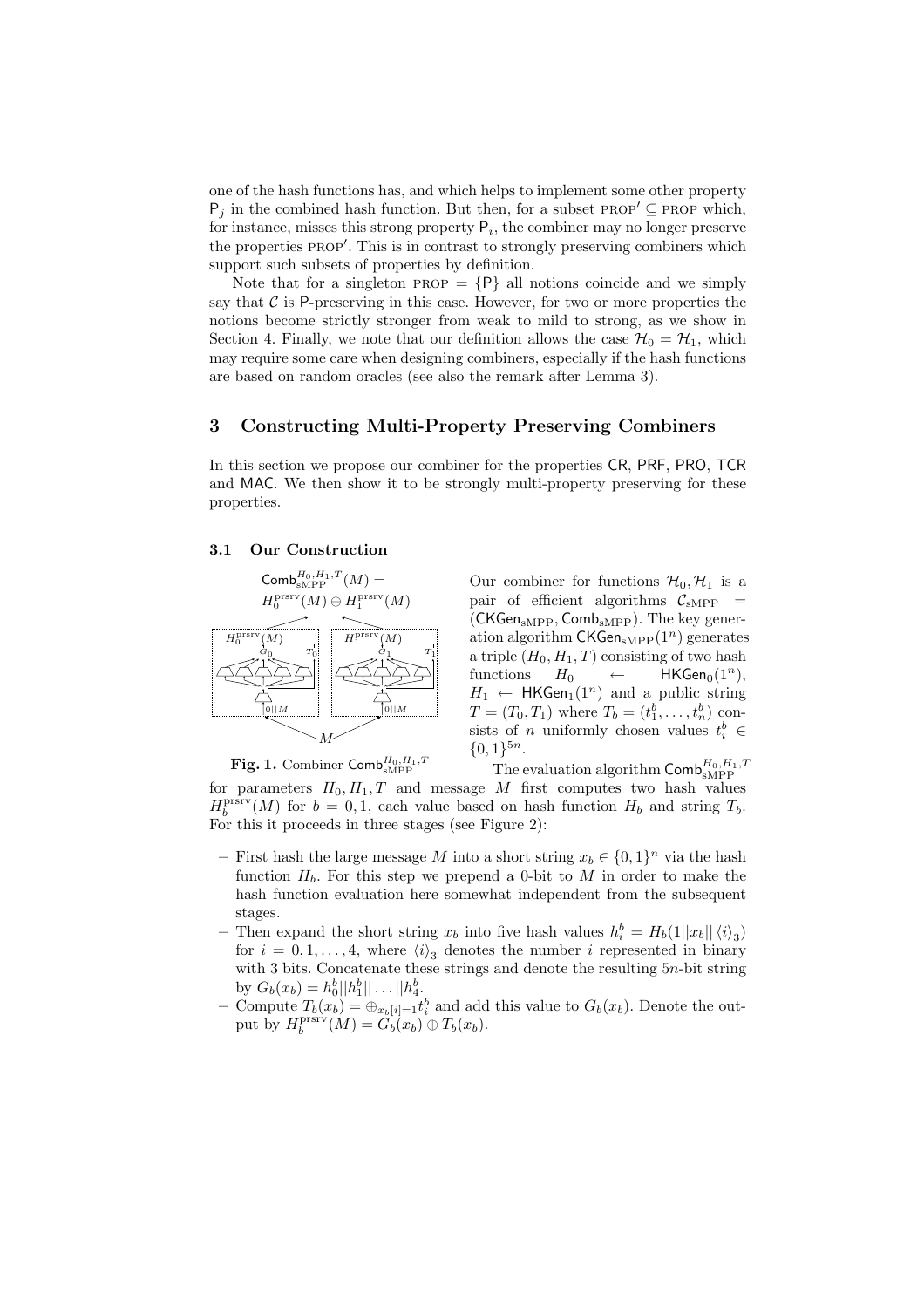

**Fig. 2.** Construction of  $H_b^{\text{prsv}}$  based on hash function  $H_b$ 

Our combiner now sets  $\textsf{Comb}_{\text{sMPP}}^{H_0,H_1,T}(M) = H_0^{\text{prsv}}(M) \oplus H_1^{\text{prsv}}(M)$  as the final output.

#### 3.2 Multi-Property Preservation

We next show that the construction satisfies our strongest notion for combiners:

**Theorem 1.** The combiner  $C_{sMPP}$  in Section 3.1 is a strongly multi-property preserving combiner for  $PROP = \{CR, PRF, PRO, TCR, MAC\}.$ 

The theorem is proven in five lemmas, each lemma showing that the combiner preserves one of the properties (as long as at least one hash functions guarantees this property). Since each lemma holds independently of further assumptions, the strong multi-property preservation follows.

**Lemma 1.** The combiner  $C_{sMPP}$  is CR-preserving.

*Proof.* The proof is by contradiction. Assume that an adversary  $A_{\mathsf{Comb}}$  on input  $H_0, H_1, T$ , with noticeable probability, outputs  $M \neq M'$  with  $\textsf{Comb}_{\text{sMPP}}^{H_0, H_1, T}(M)$ Comb ${}_{\text{sMPP}}^{H_0,H_1,T}(M')$ . Then a collision

$$
H_0^{\text{prstv}}(M) \oplus H_1^{\text{prstv}}(M) = H_0^{\text{prstv}}(M') \oplus H_1^{\text{prstv}}(M')
$$
  

$$
(G_0(x_0) \oplus T_0(x_0)) \oplus (G_1(x_1) \oplus T_1(x_1)) = (G_0(x'_0) \oplus T_0(x'_0)) \oplus (G_1(x'_1) \oplus T_1(x'_1))
$$

implies

$$
G_0(x_0) \oplus G_0(x'_0) \oplus G_1(x_1) \oplus G_1(x'_1) = T_0(x_0) \oplus T_0(x'_0) \oplus T_1(x_1) \oplus T_1(x'_1),
$$
 (1)

where  $x_b$  denotes the hash value  $H_b(0||M)$  of the first hash function evaluation and  $G_b(x_b)$  the subsequent computation  $h_0^b ||h_1^b ||h_2^b ||h_3^b ||h_4^b$  of the the hash values  $h_i^b = H_b(1||x_b|| \langle i \rangle_3)$  for  $i = 0, 1, ..., 4$ .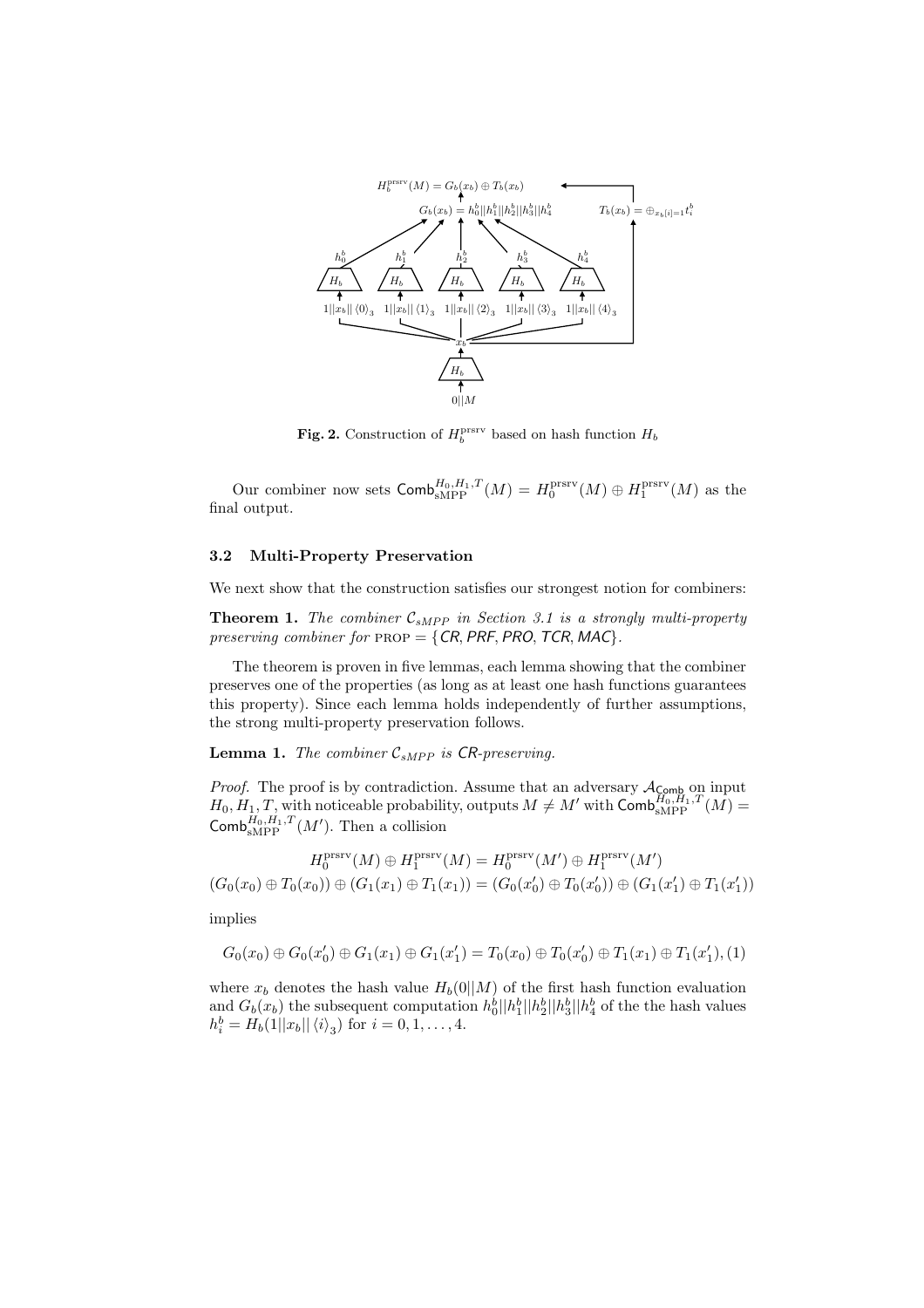The short inputs  $x_0, x'_0, x_1, x'_1$  of n bits only give  $2^{4n}$  possible values on the left side of equation (1), while the probability (over the random choice of the  $t_i$ 's) that for such a fixed tuple with  $x_0 \neq x'_0$  or  $x_1 \neq x'_1$  a collision with  $T_0(x_0) \oplus T_0(x_0') \oplus T_1(x_1) \oplus T_1(x_1')$  occurs, is  $2^{-5n}$ . This follows since for  $x_0 \neq$  $x'_0$  or  $x_1 \neq x'_1$  at least one of the sums  $T_0(x_0) \oplus T_0(x'_0) = T_0(x_0 \oplus x'_0)$  or  $T_1(x_1) \oplus T_1(x_1') = T_1(x_1 \oplus x_1')$  on the right hand side cannot cancel out. Hence the possibility that there exists some tuple  $x_0, x'_0, x_1, x'_1$  with  $x_0 \neq x'_0$  or  $x_1 \neq x'_1$ such that equation (1) is statisfied, is at most  $2^{4n} \cdot 2^{-5n} = 2^{-n}$  and therefore negligible.

Thus, with overwhelming probability a collision on the combiner only occurs if already the hash values  $x_b, x'_b$  at the first stage of the construction collide, i.e.,  $H_0(0||M) = H_0(0||M')$  and  $H_1(0||M) = H_1(0||M')$  for  $M \neq M'$ . This, however, contradicts the assumption that at least one of the underlying hash functions is collision-resistant. This can be easily formalized through an adversary  $A_b$ for  $b \in \{0,1\}$  which, on input  $H_b \leftarrow \textsf{HKGen}_b(1^n)$ , samples the other public values  $H_{\overline{b}} \leftarrow \textsf{HKGen}_{\overline{b}}(1^n)$  and T and runs the adversary  $\mathcal{A}_{\textsf{Comb}}$  against the combiner on these data. Whenever  $\mathcal{A}_{\mathsf{Comb}}$  outputs  $(M, M')$  adversary  $\mathcal{A}_b$  returns  $(0||M, 0||M')$ . By assumption, both adversaries  $\mathcal{A}_0$ ,  $\mathcal{A}_1$  find collisions for  $H_0$  and  $H_1$ , respectively, with noticeable probability then. □

### **Lemma 2.** The combiner  $C_{sMPP}$  is PRF-preserving.

*Proof.* The combiner  $\textsf{Comb}_{\text{sMPP}}^{H_0,H_1,T}$  is pseudorandom if the distribution of the combiner's output cannot be distinguished from a truly random function by any polynomial-time adversary. Assume that one of the hash functions  $H_0$  or  $H_1$  is pseudorandom, yet the combiner is not pseudorandom, i.e., there is an adversary  $\mathcal{D}_{\mathsf{Comb}}$  that can distinguish the function  $\mathsf{Comb}_{\mathrm{sMPP}}^{H_0,H_1,T}(K_0,K_1,\cdot)$  from a random function  $F$  with non-negligible probability. We show that this allows to construct a successful distinguisher  $\mathcal{D}_b$  for each underlying hash function  $H_b$ , which will contradict our initial assumption.

Recall that adversary  $\mathcal{D}_{\mathsf{Comb}}$  has oracle access to a function that is either a random function  $F: \{0,1\}^* \to \{0,1\}^{5n}$  or the keyed version of our construction Comb ${}_{\rm sMPP}^{H_0,H_1,T}(K_0,K_1,\cdot)$ , where the initial values  $\rm IV_1,IV_2$  in the applications of  $H_0$  and  $H_1$  are replaced by random strings  $K_0, K_1$  of the same size. Then any efficient adversary  $\mathcal{D}_{\mathsf{Comb}}$  can be transformed into an adversary  $\mathcal{D}_b$  (for some  $b \in \{0,1\}$  that distinguishes a random function  $f: \{0,1\}^* \to \{0,1\}^n$  and a keyed hash function  $H_b(K_b, \cdot): \{0,1\}^* \to \{0,1\}^n$  for a randomly chosen key  $K_b$ with the same advantage.

First, the adversary  $\mathcal{D}_b$  on input  $H_b$  samples  $H_{\overline{b}} \leftarrow \mathsf{HKGen}_{\overline{b}}(1^n)$  and a key  $K_{\overline{b}}$  and chooses random strings T. It then simulates  $\mathcal{D}_{\mathsf{Comb}}$  on input  $(H_0, H_1, T)$ . For each oracle query M of  $\mathcal{D}_{\mathsf{Comb}}$ , the adversary  $\mathcal{D}_b$  computes a response by simulating the hash construction with the previously chosen key  $T$ , the function  $H_{\overline{b}}(K_{\overline{b}},\cdot)$  and its own oracle, i.e., each evaluation of the underlying hash function  $H_b$  in the computation of  $H_b^{\text{prsv}}(K_b, M)$  is replaced by the response of  $\mathcal{D}_b$ 's oracle for the corresponding query. When  $\mathcal{D}_{\mathsf{Comb}}$  eventually stops with output bit d algorithm  $\mathcal{D}_b$ , too, stops and returns d.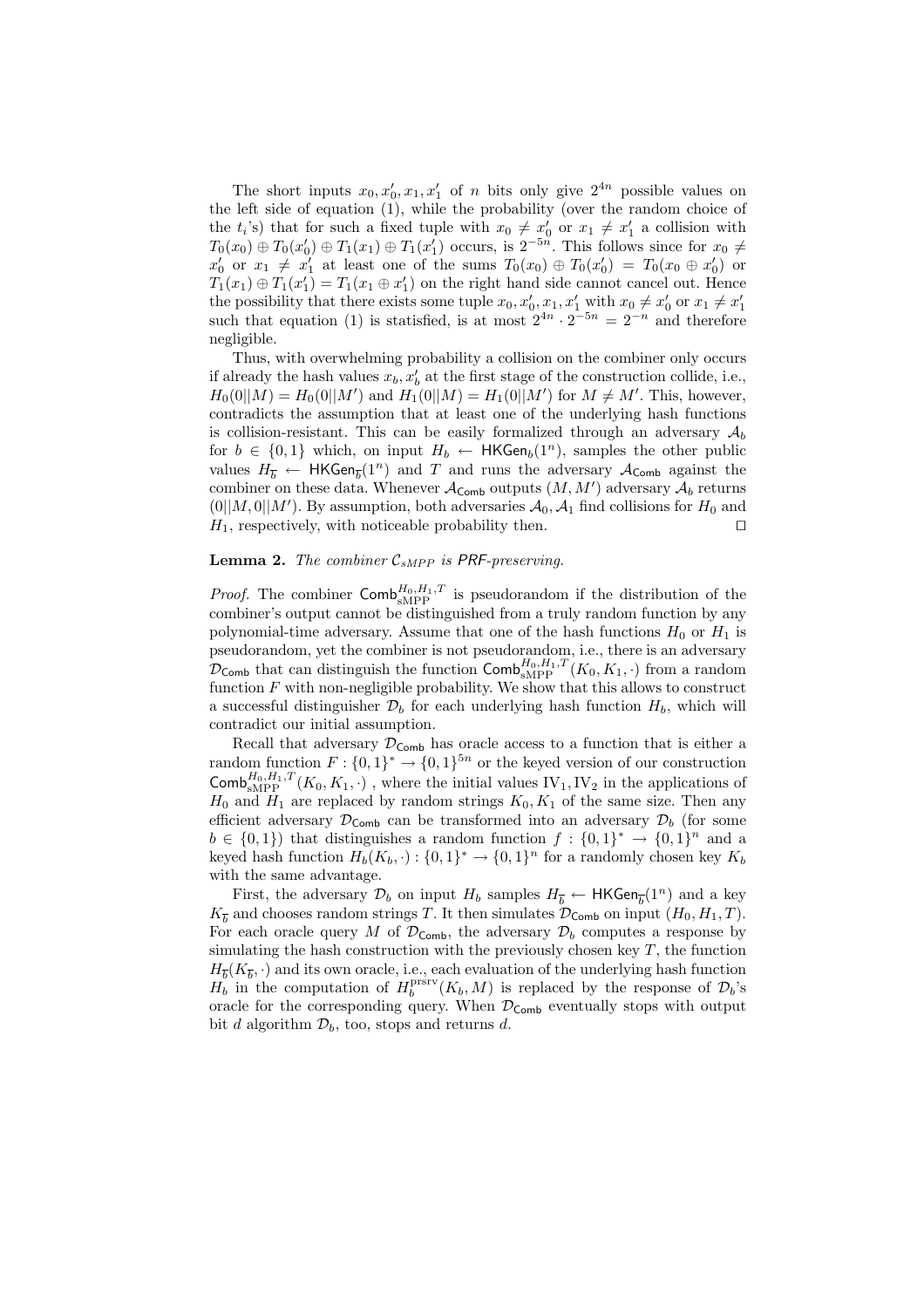For the analysis recall that the underlying oracle of  $\mathcal{D}_b$  is either a random function f or the hash function  $H_b(K_b, \cdot)$ . In the latter case,  $\mathcal{D}_b$  perfectly simulates applications of our combiner and therefore generates outputs that are identically distributed to the hash values of the combiner. Hence, the output distribution of  $\mathcal{D}_b$  in this case equals the one of  $\mathcal{D}_{\mathsf{Comb}}$  with access to  $\mathsf{Comb}_{\mathrm{sMPP}}^{H_0,H_1,T}$ , i.e.,

$$
\operatorname{Prob}\left[\,\mathcal{D}_{b}^{H_b(K_b,\cdot)}(H_b)=1\right]=\operatorname{Prob}\left[\,\mathcal{D}_{\mathsf{Comb}}^{\mathsf{Comb}^{H_0,H_1,T}(K_0,K_1,\cdot)}(H_0,H_1,T)=1\right].
$$

If the oracle of  $\mathcal{D}_b$  returns random values using a truly random function f, then the simulated response originates from a structured computation involving  $f$ . Yet we claim that the output still looks like a truly random function as long as no collision on the first stage of the construction occurs. With probability at most  $2^{-n}$  any pair of queries  $M \neq M'$  of  $\mathcal{D}_{\mathsf{Comb}}$  yields a collision under f, i.e., such that  $f(0||M) = f(0||M')$  which implies a collision on the final output of the simulation of  $H_b^{\text{prsrv}}$ . The probability that any collision among  $q = q(n) = \text{poly}(n)$  queries of  $\mathcal{D}_{\text{Comb}}$  occurs, is therefore at most  $\binom{q}{2}$  $_{2}^{q}$  $\cdot$  2<sup>-n</sup>. Given that this does not happen, each value  $h_i^b = H_b(1||x_b|| \langle i \rangle_3)$  for  $i = 0, ..., 4$  for the second stage is unique and the corresponding images under  $f$  are therefore independently and uniformly distributed. Hence  $(h_0^b||h_1^b||h_2^b||h_3^b||h_4^b) \oplus T_b(x_b)$  is an independent random string, even when adding the value  $H_{\overline{k}}^{\text{prsiv}}$  $\frac{\text{prsrv}}{b}(K_{\overline{b}},M)$ . This shows our claim.

Overall, the output distribution of  $\mathcal{D}_b^f$  satisfies

$$
\text{Prob}\left[\mathcal{D}_b^f(H_b) = 1\right] \le \text{Prob}\left[\mathcal{D}_b^f(H_b) = 1 \mid \text{no Collision}\right] + \text{Prob}\left[\text{Collision}\right]
$$

$$
= \text{Prob}\left[\mathcal{D}_{\text{Comb}}^F(H_0, H_1, T) = 1\right] + \binom{q}{2} \cdot 2^{-n}.
$$

Hence, the probability that  $\mathcal{D}_b$  distinguishes  $H_b$  from f is

$$
\begin{aligned} \text{Prob}\left[\mathcal{D}_{b}^{H_{b}(K_{b},\cdot)}(H_{b})=1\right]-\text{Prob}\left[\mathcal{D}_{b}^{f}(H_{b})=1\right] \\ \geq & \text{Prob}\left[\mathcal{D}_{\text{Comb}}^{\text{Comb}_{\text{sMPP}}^{H_{0},H_{1},T}(K_{0},K_{1},\cdot)}(H_{0},H_{1},T)=1\right] \\ & -\text{Prob}\left[\mathcal{D}_{\text{Comb}}^{F}(H_{0},H_{1},T)=1\right]-\binom{q}{2}\cdot2^{-n} \end{aligned}
$$

and thereby not negligible. This contradicts the assumption that either hash function  $H_0$  or  $H_1$  is a pseudorandom function. □

## **Lemma 3.** The combiner  $C_{sMPP}$  is PRO-preserving.

There is a small caveat here. Our definition of combiners allows to use the same hash function  $\mathcal{H}_0 = \mathcal{H}_1$ , albeit our combiner samples independent instances of the hash functions then. In this sense, it is understood that, if hash function  $\mathcal{H}_0$  is given by a random oracle (as required for property PRO), then in case  $\mathcal{H}_0 = \mathcal{H}_1$  the other hash function instance uses an independent random oracle.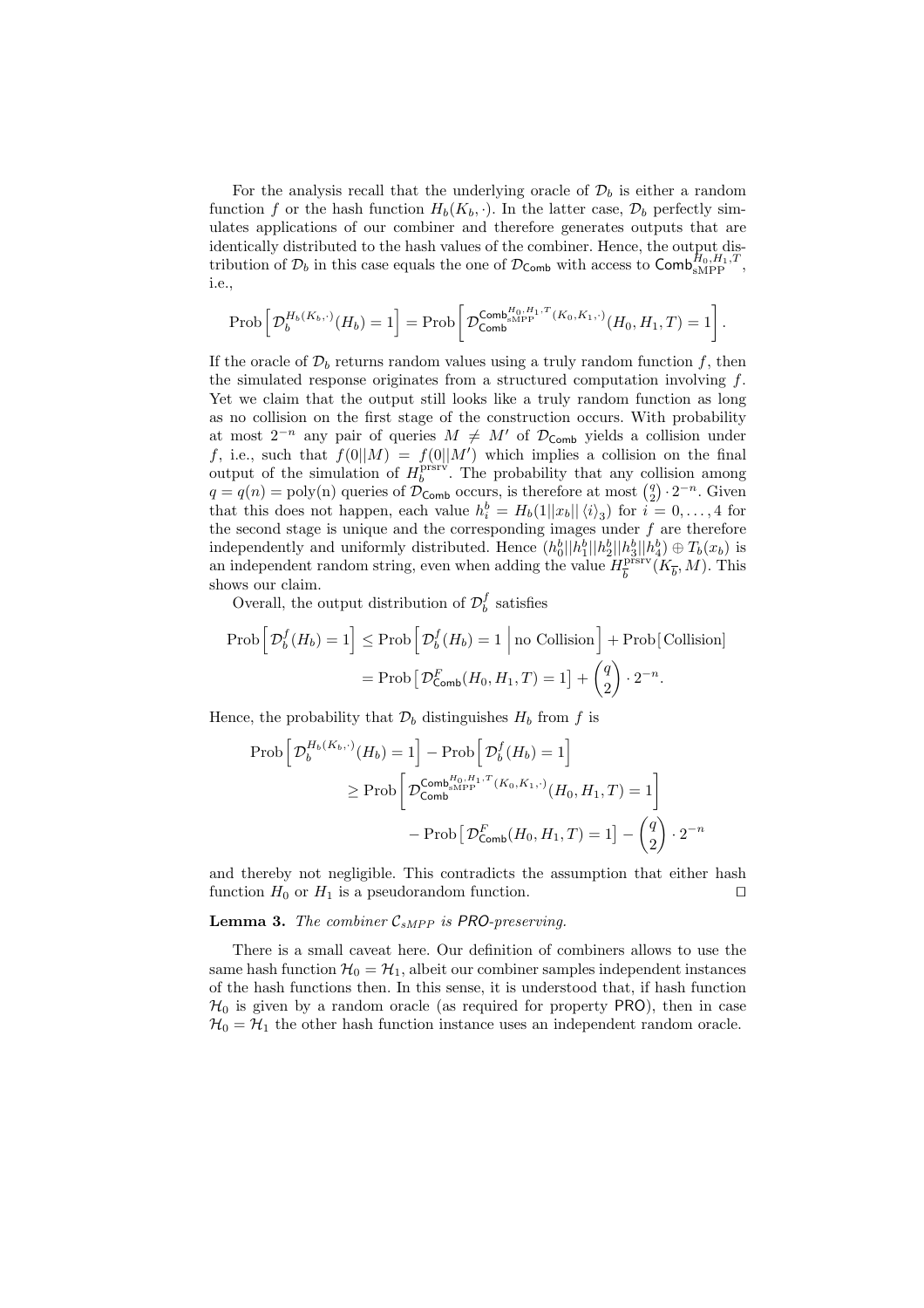*Proof.* We show that  $\textsf{Comb}_{\text{sMPP}}^{H_0,H_1,T}$  is indifferentiable from a random oracle  $\mathcal{F}$ :  ${0,1}^* \rightarrow {0,1}^{5n}$ , when at least one underlying hash function  $H_0$  or  $H_1$  is a random oracle. By symmetry we can assume without loss of generality that  $H_0: \{0,1\}^* \to \{0,1\}^n$  is a random oracle. The (efficient) function  $H_1$  can be arbitrary (but  $H_1$  is sampled independently). It suffices that combiner and the simulator only have black-box access to  $H_1$ . The value T, required for the final output of the combiner, is chosen at random and given as input to all participating parties.

The adversary D has now oracle access either to the combiner  $\textsf{Comb}_{\text{sMPP}}^{H_0,H_1,T}$ and the random oracle  $H_0$  or to  $\mathcal F$  and a simulator  $\mathcal S^{\mathcal F}$ . Our  $\mathsf{Comb}_{\mathrm{sMPP}}^{H_0,H_1,T}$  is indifferentiable to F if there exists a simulator  $S^{\mathcal{F}}$ , such that adversary  $\overline{\mathcal{D}}$  cannot have a significant advantage on deciding whether its interacting with  $\textsf{Comb}_{\text{sMPP}}^{H_0,H_1,T}$  and  $H_0$ , or with  $\mathcal F$  and  $S^{\mathcal F}$ . We will use the simulator described below:

Simulator  $\mathcal{S}^{\mathcal{F}}_{H_0,H_1,T}(X)$ : //use setEntry(), getEntry() to maintain list of queries/answers on query X check if some entry  $Y \leftarrow$  getEntry(X) already exists

if  $Y = \perp$  //no entry so far if  $X = 0||M$  for some M setEntry(X) =  $x_0$  where  $x_0$  is randomly chosen from  $\{0, 1\}^n$ get  $U \leftarrow \mathcal{F}(M)$  for query M get  $x_1 \leftarrow H_1(0||M)$  and subsequently  $h_i^1 \leftarrow H_1(1||x_1|| \langle i \rangle_3)$  for  $i = 0, \ldots, 4$  $\text{calculate } (h_0^0||h_1^0||h_2^0||h_3^0||h_4^0) = U \oplus (h_0^1||h_1^1||h_2^1||h_3^1||h_4^1) \oplus T_1(x_1) \oplus T_0(x_0)$ save values  $h_0^0, \ldots, h_4^0$  of potential queries  $1||x_0|| \langle 0 \rangle_3, \ldots, 1||x_0|| \langle 4 \rangle_3$ : setEntry(1|| $x_0$ || $\langle i \rangle_3$ ) =  $h_i^0$  for  $i = 0, 1, ..., 4$ 

if  $X \neq 0 \mid M$ , choose a random  $Y \in \{0,1\}^n$ and save the value by  $setEntry(X) = Y$ output  $Y \leftarrow \text{getEntry}(X)$ 

The simulator's goal is to mimic  $H_0$ , i.e., to produce an output that looks consistent to what the distinguisher can obtain from  $\mathcal{F}$ . To simulate  $H_0$ , the simulator  $\mathcal S$  creates a database, where in addition to the previously processed queries and answers also answers to potential subsequent queries of  $D$  are stored. Those additional entries are generated if S receives a new query  $X = 0||M$ , that might be an attempt of  $D$  to simulate the construction of our combiner with the answers of S. In this case, the simulator first chooses a random answer  $x_0$ . Then S invokes the random oracle  $\mathcal F$  on input M and the black-box function  $H_1$  on input X, where the answer  $x_1 \leftarrow H_1(X)$  is used for further queries  $1||x_1|| \langle i \rangle_3$ to  $H_1$ . The responses to those queries correspond to the values  $h_0^1, \ldots, h_4^1$  at the second stage of the  $H_1^{\text{prsrv}}$  evaluation. With the help of those values and the output  $\mathcal{F}(M)$  of the random oracle, the simulator is able to compute the "missing" answers  $h_0^0, \ldots, h_4^0$  that it has to return. Each  $h_i^0$  for  $i = 0, \ldots, 4$  is stored for the corresponding query  $1||x_0|| \langle i \rangle_3$  which  $D$  might submit later. For any new query X that is not of type  $0||M$  the simulator responds with a random value from  $\{0,1\}^n$  and stores the value.

Except for two events  $E_1, E_2$  (defined below), the simulator will provide outputs that are consistent with  $\mathcal{F}$ , such that  $\mathcal{D}$  cannot distinguish between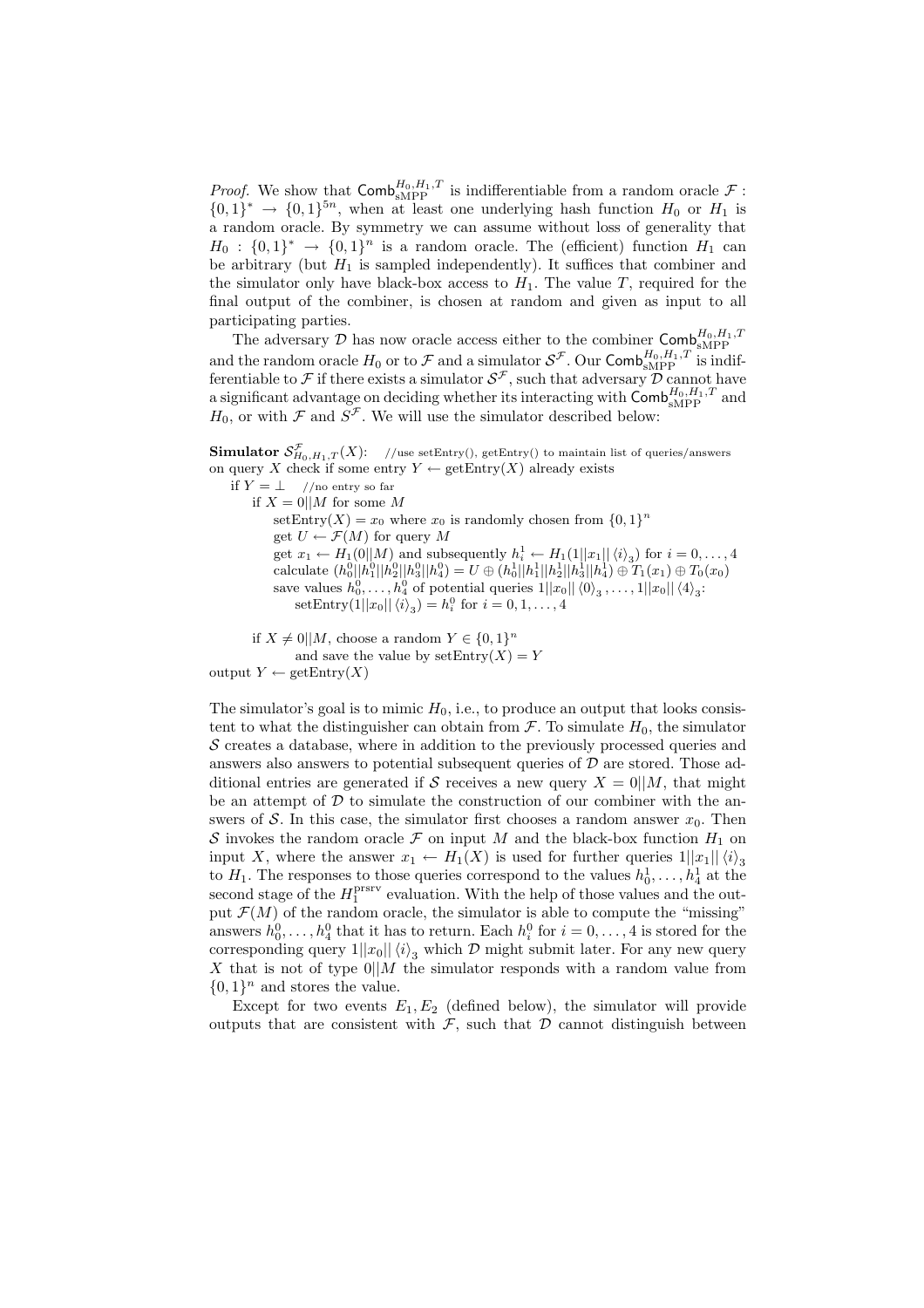$(\textsf{Comb}_{\text{sMPP}}^{H_0,H_1,T}, H_0)$  and  $(\mathcal{F}, S^{\mathcal{F}})$ . The first event  $E_1$  is a collision for S with  $\mathcal{S}(0||M) = \mathcal{S}(0||M'), M \neq M'$  but  $\mathcal{F}(M) \neq \mathcal{F}(M')$ , that occurs with probability at most  $\binom{q}{2}$  $\binom{q}{2} \cdot 2^{-n}$  where q denotes the number of queries by  $\mathcal{D}$ .

The second event  $E_2$  occurs if  $\mathcal D$  makes queries to  $\mathcal S$  of the form  $1||x_0|| \langle i \rangle_3$ where  $x_0$  has not been an answer of the simulator before, but on a subsequent query  $X = 0||M$  the simulator picks  $x_0$  as its answer. In this case S has already fixed at least one value  $h_i^0$  for  $i = 0, \ldots, 4$  and cannot later define this value after learning  $\mathcal{F}(M)$ . In particular, S is then unable to provide a consistent output. But, since S returns random values from  $\{0,1\}^n$  on new queries X, the probability for  $S(X) = x_0$  for any previous query  $x_0$  is at most  $q \cdot 2^{-n}$ , where q is the maximal number of queries of type  $1||x_0|| \langle i \rangle_3$  in D's execution. Overall, event  $E_2$  happens with probability at most  $q^2 \cdot 2^{-n}$ .

Given that neither event occurs all replies by  $S$  are random (but consistent with the values provided by  $\mathcal{F}$ ). Comparing the two games we note that, for a consistent run, the simulator's random choices and the replies of  $\mathcal F$  to the simulator's queries implicitly define a random function  $f$ , where the only difference to the original construction of  $H_0^{\text{prsv}}$  and the "forward" usage of f is that f in the simulation here is defined "backwards" through  $\mathcal F$ . Still, the two experiments look identical from D's viewpoint.

The advantage of the adversary  $\mathcal D$  is thus at most the probability that one of the events  $E_1$  or  $E_2$  happens, i.e.,  $\text{Prob}[E_2 \vee E_2] \leq \left(\binom{q}{2} + q^2\right) \cdot 2^{-n}$ . Hence, the probability that  $D$  can distinguish whether it is communicating with  $(\textsf{Comb}_{\text{sMPP}}^{H_0, H_1, T}, H_0)$  or with  $(\mathcal{F}, S^{\mathcal{F}})$ , is negligible.  $\square$ 

#### **Lemma 4.** The combiner  $C_{sMPP}$  is TCR-preserving.

The proof that our combiner is target collision-resistant follows the argument for collision-resistance closely and appears in the full version.

#### **Lemma 5.** The combiner  $C_{sMPP}$  is MAC-preserving.

Proof. Assume towards contradiction that our combiner is not a secure MAC. Then there exists an adversary  $A_{\text{Comb}}$  which, after learning several values  $\tau_i =$  $\textsf{Comb}_{\text{sMPP}}^{H_0,H_1,T}(K_0,K_1,M_i)$  for adaptively chosen  $M_i$ 's, outputs  $M \neq$  $M_1, M_2, \ldots, M_q$  and  $\tau$  such that  $\tau = \textsf{Comb}_{\text{sMPP}}^{H_0, H_1, T}(K_0, K_1, M)$  with noticeable probability.

Given  $A_{\text{Comb}}$  we construct a MAC-adversary  $A_b$  against hash function  $\mathcal{H}_b$ for  $b \in \{0,1\}$ . This adversary  $\mathcal{A}_b$  is given  $H_b$  as input and oracle access to a function  $H_b(K_b, \cdot)$  and uses the attacker  $\mathcal{A}_{\mathsf{Comb}}$  in a black-box way to produce a forgery. To this end,  $\mathcal{A}_b$  first samples T and  $H_{\overline{b}} \leftarrow \textsf{HKGen}_{\overline{b}}(1^n)$  and  $K_{\overline{b}}$  as specified by the combiner, and then invokes  $\mathcal{A}_{\mathsf{Comb}}$  for input  $(H_0, H_1, T)$ . For each query  $M_i$  of  $A_{\text{Comb}}$  our adversary computes the combiner's output with the help of its oracle  $H_b(K_b, \cdot)$  and knowledge of the other parameters. In particular, for each query adversary  $\mathcal{A}_b$  calls its oracle six times about  $0||M_i$  and  $1||x_{b,i}|| \langle 0 \rangle_3, \ldots, 1||x_{b,i}|| \langle 4 \rangle_3.$ 

If, at the end,  $\mathcal{A}_{\mathsf{Comb}}$  returns M and  $\tau$  such that M is not among the previous q queries  $M_i$ , then adversary  $\mathcal{A}_b$  flips a coin  $c \leftarrow \{0, 1\}$  and proceeds as follows: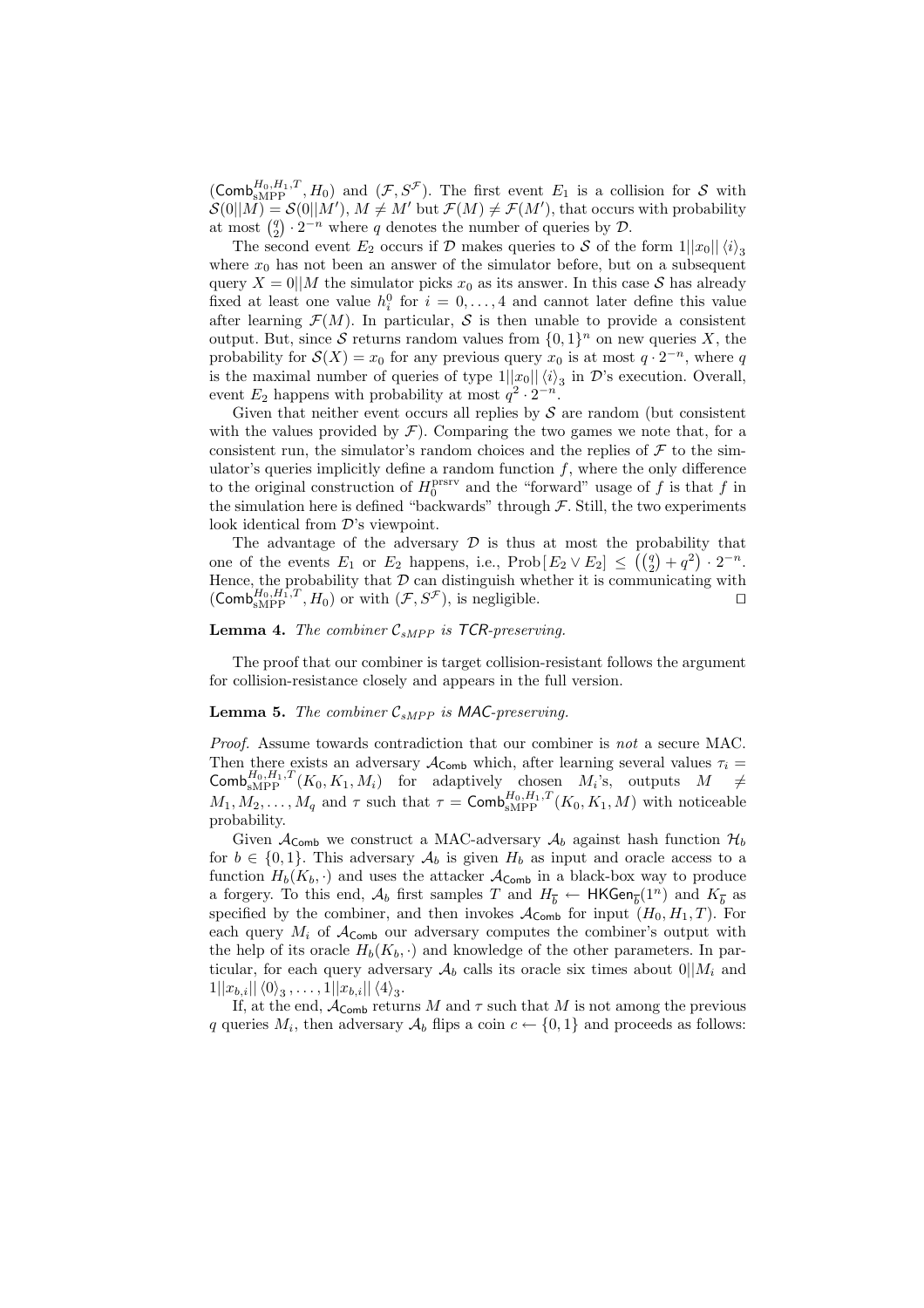- If  $c = 0$  then  $\mathcal{A}_b$  chooses an index i at random between 1 and q and looks up the answer  $x_{b,i}$  it received in response to its query  $0||M_i$ . It stops with output  $(0||M, x_{b,i}).$
- If  $c = 1$  then  $\mathcal{A}_b$  queries its oracle about  $0||M$  to receive an answer  $x_b$ . It then uses its knowledge about the other parameters to compute  $H_{\overline{k}}^{\text{prsv}}(M)$ and calculates  $y = \tau \oplus H_{\overline{k}}^{\text{prsv}}(M) \oplus T_b(x_b)$ . It outputs the message 1  $\frac{\text{prsrv}}{b}(M)\oplus T_b(x_b)$ . It outputs the message  $1||x_b||000$ and the first  $n$  bits of  $y$  and stops.

If  $\mathcal{A}_{\mathsf{Comb}}$  fails to output a pair  $(M, \tau)$  or returns a previously queried message  $M = M_i$ , then  $A_b$  reports failure and terminates.

For the analysis we consider the two exclusive cases of an successful  $A_{\mathsf{Comb}}$ . First, the adversary  $A_{\mathsf{Comb}}$  manages to find a new M and a valid  $\tau$  such that  $H_b(K_b, 0||M)$  collides with some value  $H_b(K_b, 0||M_i)$  for some query  $0||M_i$ . Given this, adversary  $\mathcal{A}_b$  outputs  $0||M$  and  $H_b(K_b, 0||M)$  with probability  $\frac{1}{2q}$ , namely, if  $c = 0$  and the guess for i is correct. But then  $0||M$  is distinct from all of  $\mathcal{A}_b$ 's previous queries (because all  $0||M_i$ 's are distinct from  $0||M$  and all other queries of  $\mathcal{A}_b$  are prepended by a 1-bit). Hence, if  $\mathcal{A}_{\mathsf{Comb}}$  successfully forges such a MAC with noticeable probability, then so does  $A_b$ . Put differently, the probability that  $\mathcal{A}_{\mathsf{Comb}}$  succeeds for such cases is negligible by the security of  $H_b$ .

The second case occurs if  $\mathcal{A}_{\mathsf{Comb}}$  outputs a fresh M and a valid tag  $\tau$  such that  $x_b = H_b(K_b, 0||M)$  is distinct from all values  $x_{b,i} = H_b(K_b, 0||M_i)$  for the queries  $0||M_i$ . In this case, if  $c=1$ , adversary  $\mathcal{A}_b$  "unmasks"  $\tau$  to recover  $y = H_b(K_b, 1||x_b||\langle 0 \rangle_3)|| \dots ||H_b(K_b, 1||x_b||\langle 4 \rangle_3)$ . Note that this requires  $\mathcal{A}_b$  to make a further oracle query about value  $0||M$ . But this value (in addition to all other queries) is different from  $1||x_b||000$ , and  $A_b$  therefore returns a valid forgery with noticeable probability (if  $A_{\text{Comb}}$  would succeed with noticeable probability for this case).

In summary, it follows that any successful adversary on the combiner MAC immediately yields successful attacks on both hash functions, proving the claim. ⊓⊔

#### 3.3 Variations

In this section we briefly deal with some variations of our previous construction.

Reducing the Key Size. To reduce the key size in our construction we may assume that one of the hash functions is a random oracle and has property PRO, and move from strongly preserving combiners to mildly preserving ones. This also shows that such weaker combiners may come with a gain in efficiency.

If we assume that one hash function behaves like a random function then, instead of picking the  $t_i$ 's at random and putting them into the key, we define  $t_i^b := H_0(\ddagger ||b||i) \oplus H_1(\ddagger ||b||i)$  for a special symbol  $\ddagger$  different from 0 and 1 (e.g., in practice encode 0 and 1 as 00 and 01, respectively, and set  $\ddagger = 11$ ). The prefix ‡ makes the values independent of the intermediate values in the computation, and the values  $t_i^b$  can now be computed "on the fly" instead of storing them in the key.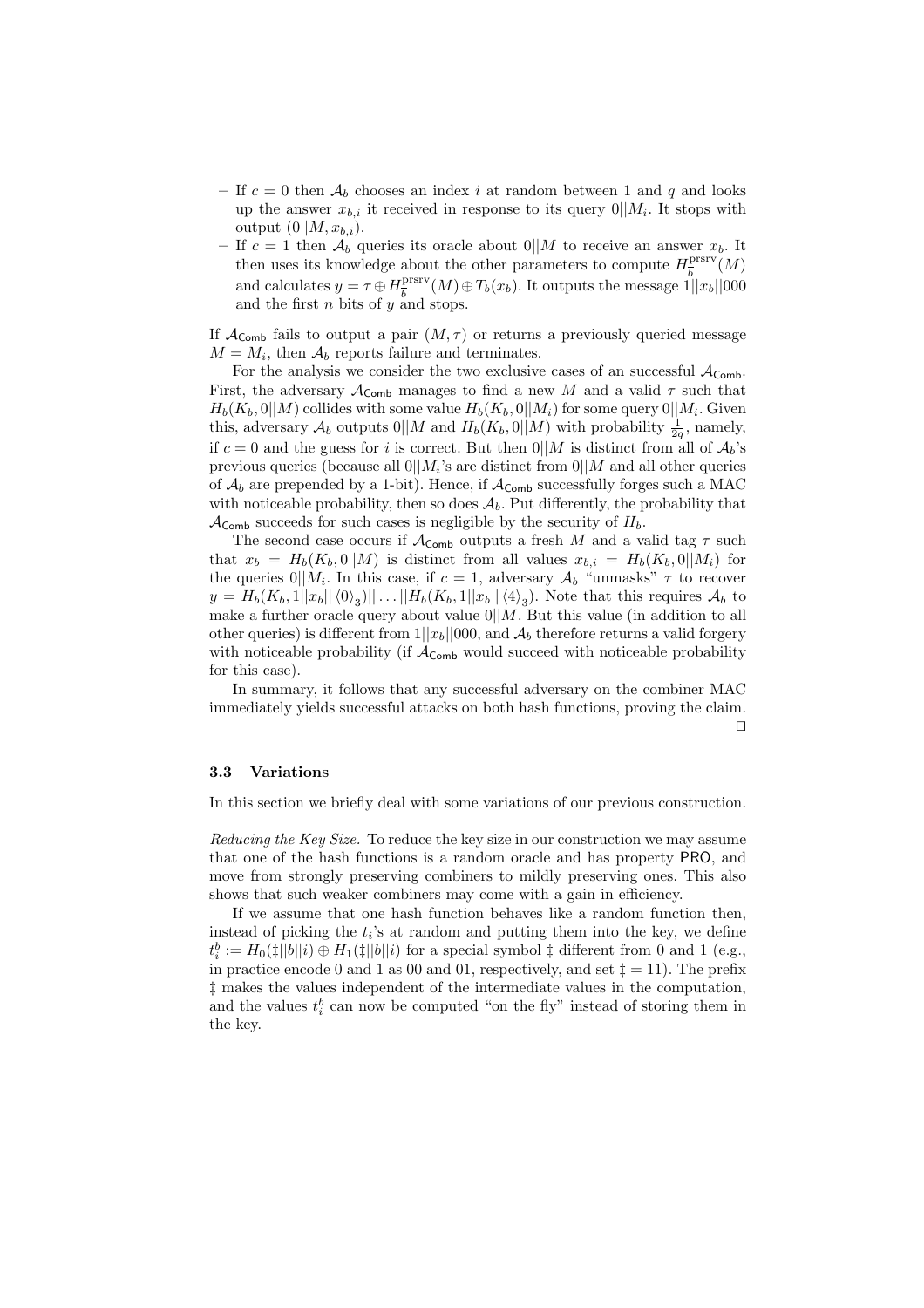Given that either hash function has property **PRO** the values  $t_i^b$  are pseudorandom and the proofs in the previous section carry over and we get a miliarly multi-property preserving combiner for PROP = {CR, TCR, MAC, PRF, PRO}. The key size now equals the one for the two underlying hash functions.

Hash Functions with Different Output Sizes. Our construction utilizes the fact that both hash functions have the same output length  $n$ . This implies that the concatenation of 5 hash function values  $H_b(1||x_b||\langle i \rangle_3)$  for each function  $H_b^{\text{prsv}}$ has the same length.

If we consider two hash functions with distinct output sizes  $n_0$  and  $n_1$ , then we need to concatenate  $5 \cdot \max\{n_0, n_1\}$  bits of output. For this we simply concatenate enough hash values  $H_b(1||x_b||\langle i \rangle_{\ell_b})$  (with increasing counter values *i*) for  $\ell_b = \lceil \log_2(5 \cdot \max\{n_0, n_1\}/n_b)\rceil$ , and truncate longer outputs to  $5 \cdot \max\{n_0, n_1\}$ bits. At the same time the  $t_i^b$ 's are also chosen to be of length  $5 \cdot \max\{n_0, n_1\}$ . With these modifications all the proofs carry over straightforwardly.

Combining More Hash Functions. To combine  $h \geq 3$  hash functions, each with output size  $n_0, n_1, \ldots, n_{h-1}$ , we set again  $n := \max\{n_0, n_1, \ldots, n_{h-1}\}\$  and, this time, produce  $(2h + 1) \cdot n$  output bits for each function  $H_b^{\text{prsv}}$ . Accordingly, we let the  $t_i^{b}$ 's be of length  $(2h + 1) \cdot n$ . As long as h is polynomial the proofs can be easily transferred to this case.

Alternatively, one can apply our general method to combine three or more hash functions as discussed in Section 5. Yet, this general construction yields a less efficient solution than the tailor-made solution above.

## 4 Weak vs. Mild vs. Strong Preservation

The first proposition shows that strong preservation implies mild preservation which, in turn, implies weak preservation. The proof is straightforward and given only for sake of completeness:

**Proposition 1.** Let PROP be a set of properties. Then any strongly multi-property preserving combiner for PROP is also mildly preserving for PROP, and any mildly preserving combiner for PROP is also weakly preserving for PROP.

Proof. Assume that the combiner is sMPP for prop. Suppose further that PROP(C)  $\not\subseteq$  PROP such that there is some property  $P_i \in \text{PROP} - \text{PROP}(\mathcal{C})$ . Then, since the combiner is sMPP, we must also have  $P_i \notin \text{PROP}(\mathcal{H}_0) \cup \text{PROP}(\mathcal{H}_1)$ , else we derive a contradiction to the strong preservation. We therefore have PROP  $\mathcal{I}$  PROP $(\mathcal{H}_0)$  ∪ PROP $(\mathcal{H}_1)$ , implying mild preservation via the contrapositive statement.

Now consider an mMPP combiner and assume  $PROP = PROP(\mathcal{H}_0)$  or  $PROP =$ PROP( $\mathcal{H}_1$ ). Then, in particular, PROP = PROP( $\mathcal{H}_0$ ) ∪ PROP( $\mathcal{H}_1$ ) and the mMPP property says that also  $PROP = PROP(\mathcal{C})$ . This proves sMPP. □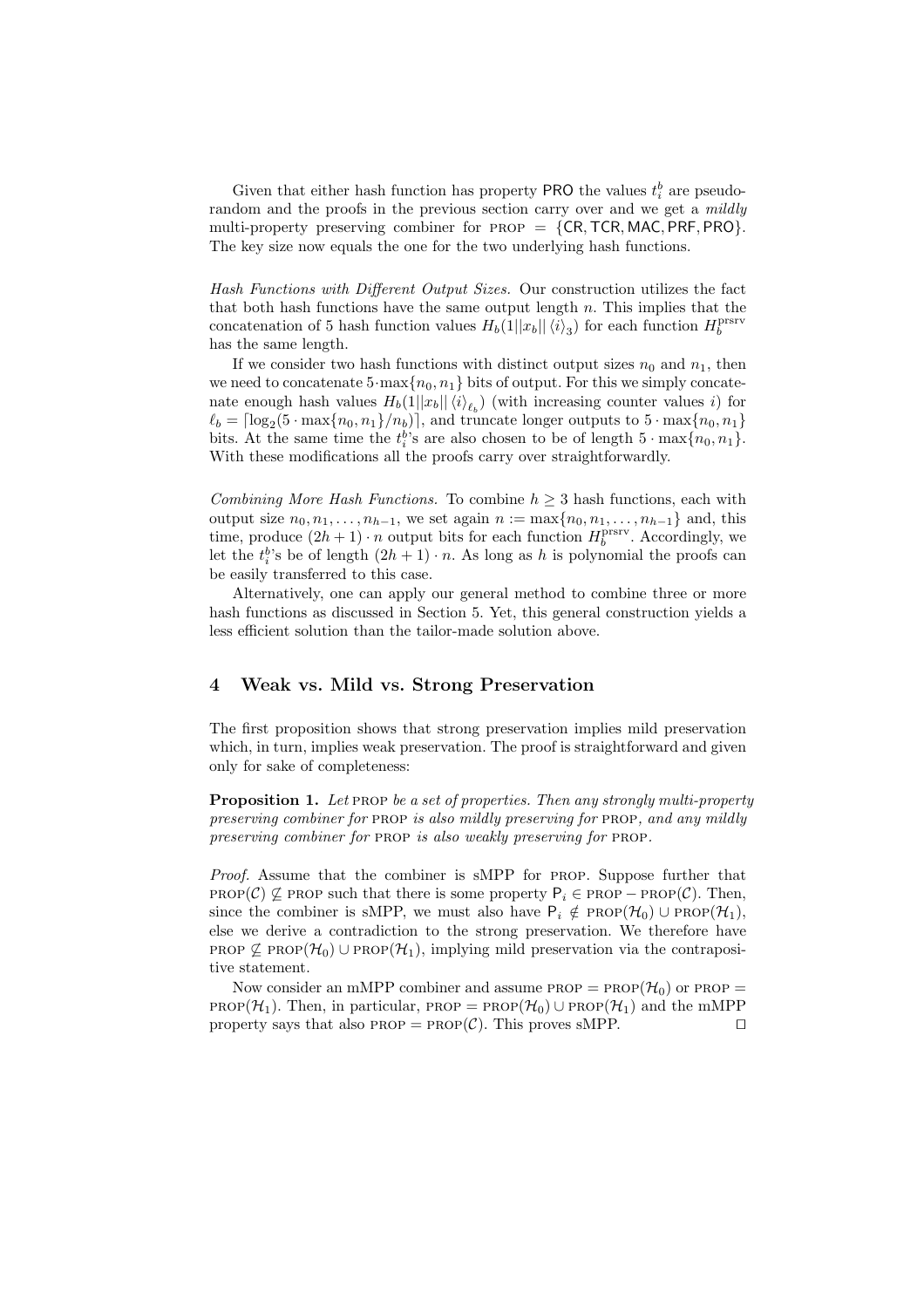To separate the notions we consider the collision-resistance property CR and the property NZ (non-zero output) that the hash function should return  $0 \cdots 0$ with small probability only. This may be for example required if the hash value should be inverted in a field:

non-zero output (NZ): A hash function  $H$  has property NZ if for any efficient adversary A the probability that for  $H \leftarrow \mathsf{HKGen}(1^n)$  and  $M \leftarrow \mathcal{A}(H)$  we have  $H(M) = 0 \cdots 0$ , is negligible.

**Lemma 6.** Let PROP =  $\{CR, NZ\}$  and assume that collision-intractable hash functions exist. Then there is a hash function combiner which is weakly multiproperty perserving for PROP, but not mildly multi-property preserving for PROP.

*Proof.* Consider the following combiner (with standard key generation,  $(H_0, H_1)$ ) ← CKGen(1<sup>n</sup>) for  $H_0$  ← HKGen<sub>0</sub>(1<sup>n</sup>) and  $H_1$  ← HKGen<sub>1</sub>(1<sup>n</sup>)):

The combiner for input M first checks that the length of  $M$  is even, and if so, divides  $M = L||R$  into halves L and R, and

– checks that  $H_0(L) \neq H_0(R)$  if  $L \neq R$ , and that  $H_0(M) \neq 0 \cdots 0$ ,

– verifies that  $H_1(L) \neq H_1(R)$  if  $L \neq R$ , and that  $H_1(M) \neq 0 \cdots 0$ .

If the length of  $M$  is odd or any of the two properties above holds, then

the combiner outputs  $H_0(M)||H_1(M)$ . In any other case, it returns  $0^{2n}$ .

We first show that the combiner is weakly preserving. For this assume that the hash function  $H_b$  for  $b \in \{0, 1\}$  has both properties. Then the combiner returns the exceptional output  $0^{2n}$  only with negligible probability, namely, if one finds an input with a non-trivial collision under  $H_b$  and which also refutes property NZ. In any other case, the combiner's output  $H_0(M)||H_1(M)$  inherits the properties CR and NZ from hash function  $H_b$ .

Next we show that the combiner is not mMPP. Let  $H'_1$  be a collision-resistant hash function with  $n-1$  bits output (and let  $H_1$  include a description of  $H'_1$ ). Define the following hash functions:

$$
H_0(M) = 1^n
$$
,  $H_1(M) = \begin{cases} 0^n & \text{if } M = 0^n 1^n \\ 1 || H'_1(M) & \text{else} \end{cases}$ 

.

Clearly,  $H_0$  has property NZ but is not collision-resistant. On the other hand,  $H_1$  obeys CR but not NZ, as  $0^n1^n$  is mapped to zeros. But then we have PROP =  ${CR, NZ} = **PROP**(H<sub>0</sub>) \cup **PROP**(H<sub>1</sub>)$  and mild preservation now demands that the combiner, too, has these two properties. Yet, for input  $M = 0^n 1^n$  the combiner returns  $0^{2n}$  since the length of M is even, but  $L = 0^n$  and  $R = 1^n$  collide under  $H_0$ , and M is thrown to  $0^n$  under  $H_1$ . This means that the combiner does not obey property NZ. ⊓⊔

**Lemma 7.** Let PROP =  $\{CR, NZ\}$ . Then there exists a hash function combiner which is mildly multi-property perserving for PROP, but not strongly multiproperty preserving for PROP.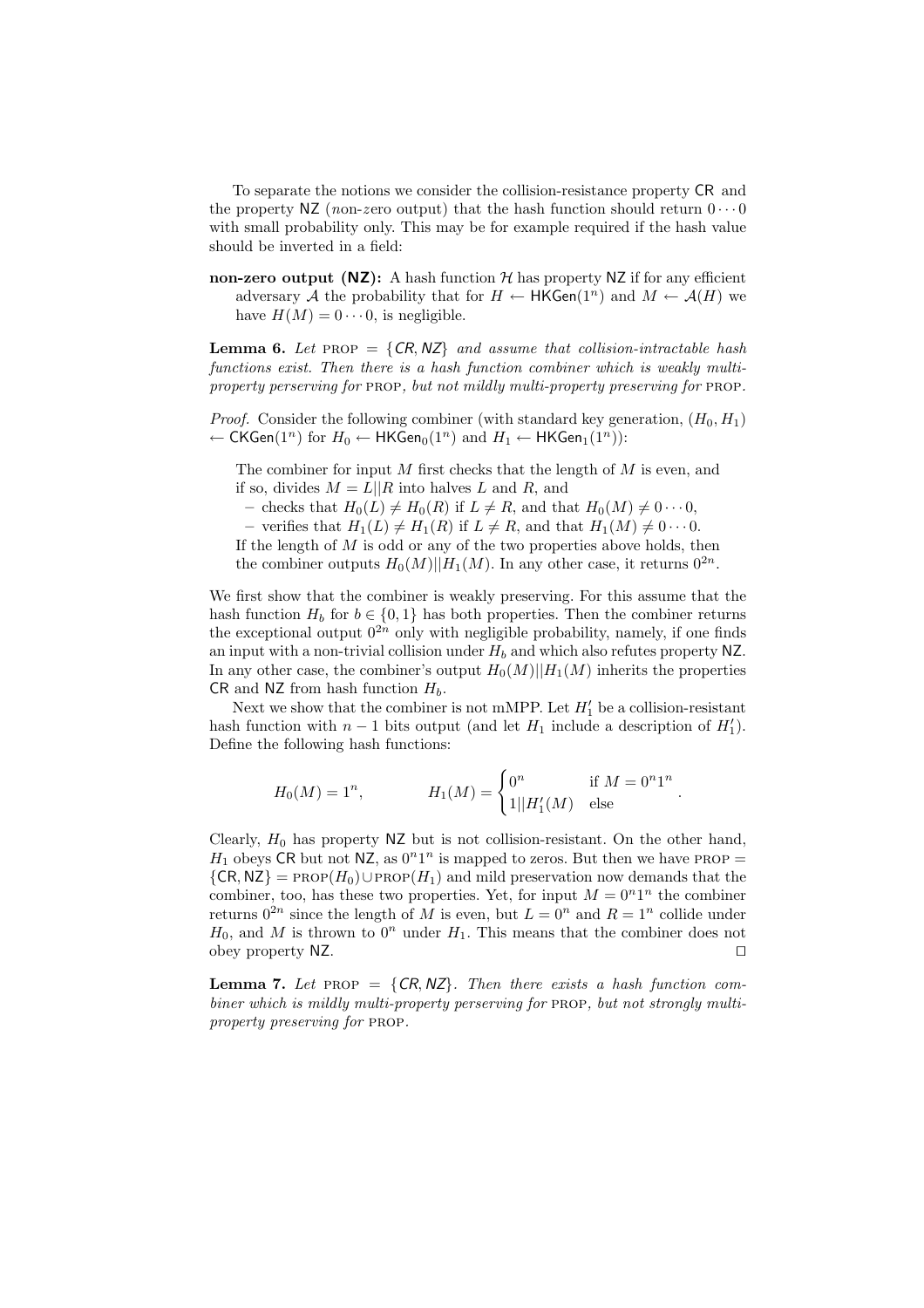Proof. Consider the following combiner (again with standard key generation):

The combiner for input  $M$  first checks that the length of  $M$  is even, and if so, divides  $M = L||R$  into halves L and R and then verifies that  $H_0(L) \neq H_1(R)$  or  $H_1(L) \neq H_1(R)$  or  $L = R$ . If any of the latter conditions holds, or the length of  $M$  is odd, then the combiner outputs  $H_0(M)||H_1(M)$ . In any other case it returns  $0^{2n}$ .

We first prove that the combiner above is mMPP. Given that PROP  $\subseteq$  PROP $(H_0) \cup$  $PROP(H_1)$  at least one of the two hash functions is collision-resistant. Hence, even for  $M = L||R$  with even length and  $L \neq R$ , the hash values only collide with negligible probability. In other words, the combiner outputs  $H_0(M)||H_1(M)$  with overwhelming probability, implying that the combiner too has properties CR and NZ.

Now consider the constant hash functions  $H_0(M) = H_1(M) = 1^n$  for all M. Clearly, both hash functions obey property  $NZ \in \text{PROP}(H_0) \cup \text{PROP}(H_1)$ . Yet, for input  $0^{n}1^{n}$  the combiner returns  $0^{2n}$  such that  $NZ \notin \text{PROP}(\mathcal{C})$ , implying that the combiner is not strongly preserving. ⊓⊔

The proof indicates how mildly (or weakly) preserving combiners may take advantage of further properties to implement other properties. It remains open if one can find similar separations for the popular properties like CR and PRF, or for CR and PRO.

## 5 Multiple Hash Functions and Tree-Based Composition of Combiners

So far we have considered combiners for two hash functions. The multi-property preservation definition extends to the case of more hash functions as follows:

**Definition 2.** For a set PROP =  $\{P_1, P_2, \ldots, P_N\}$  of properties an m-function combiner  $C = (CKGen, Comb)$  for hash functions  $H_0, H_1, \ldots, H_{m-1}$  is called weakly multi-property preserving  $(wMPP)$  for PROP iff

$$
\exists j \in \{0, 1, \dots, m-1\} \text{ s.t. } \text{PROP} = \text{PROP}(\mathcal{H}_j) \implies \text{PROP} = \text{PROP}(\mathcal{C}),
$$

mildly multi-property preserving  $(mMPP)$  for PROP iff

$$
PROP = \bigcup_{j=0}^{m-1} \text{PROP}(\mathcal{H}_j) \quad \Longrightarrow \quad \text{PROP} = \text{PROP}(\mathcal{C}),
$$

and strongly multi-property preserving (sMPP) for PROP iff for all  $P_i \in \text{PROP}$ ,

$$
\mathsf{P}_i \in \bigcup_{j=0}^{m-1} \text{PROP}(\mathcal{H}_j) \quad \Longrightarrow \quad \mathsf{P}_i \in \text{PROP}(\mathcal{C}).
$$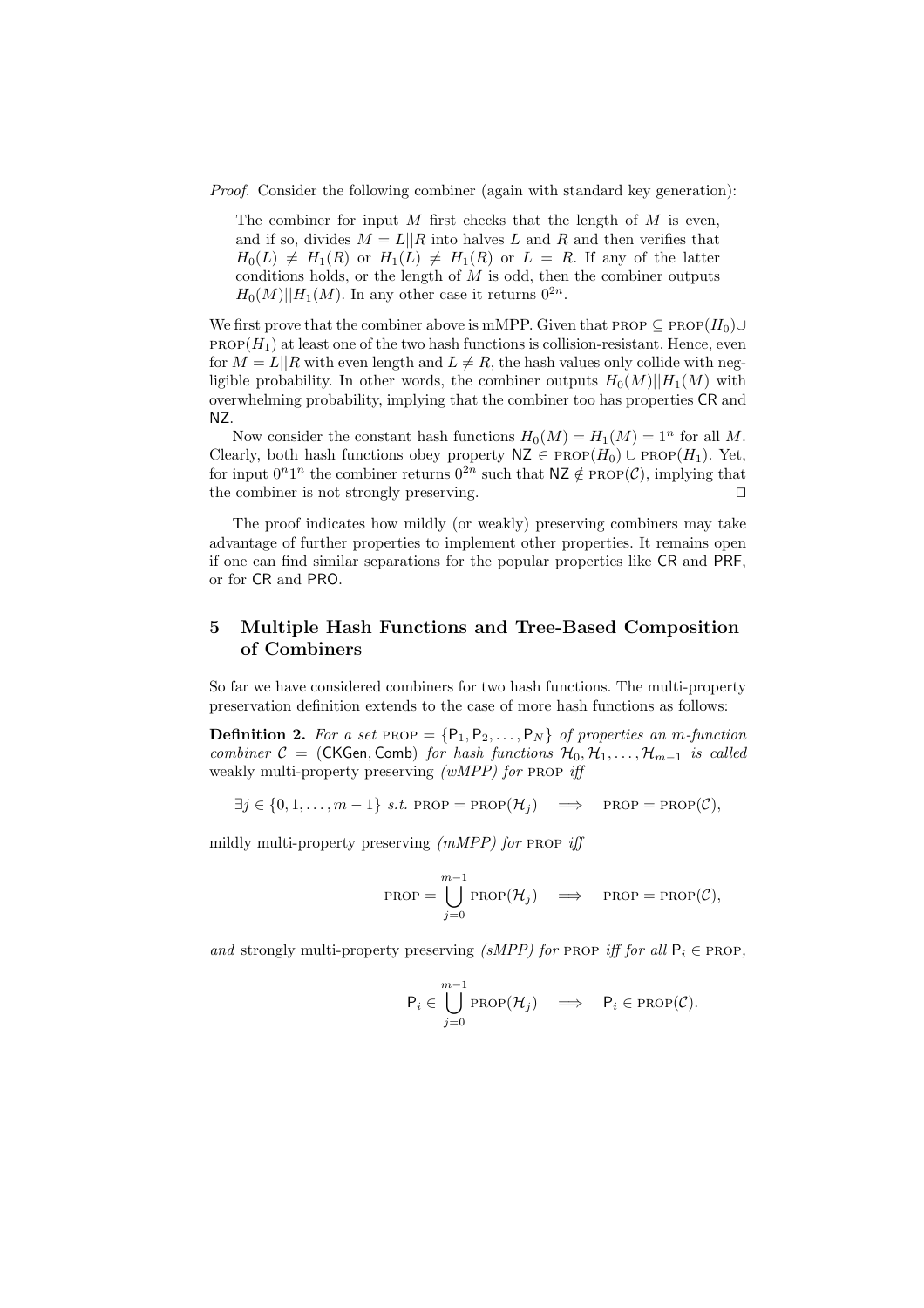For the above definitions we still have that sMPP implies mMPP and mMPP implies wMPP. The proof is a straightforward adaption of the case of two hash functions.

Given a combiner for two hash functions one can build a combiner for three or more hash functions by considering the two-function combiner itself as a hash function and applying it recursively. For instance, to combine three hash functions  $\mathcal{H}_0$ ,  $\mathcal{H}_1$ ,  $\mathcal{H}_2$  one may define the "cascaded" combiner by  $\mathcal{C}_2(\mathcal{C}_2(\mathcal{H}_0, \mathcal{H}_1), \mathcal{H}_2)$ , where we assume that the output of  $C_2$  allows to be used again as input to the combiner on the next level.

More generally, given m hash functions and a two-function combiner  $C_2$  we define an *m*-function combiner  $\mathcal{C}_{\text{multi}}$  as a binary tree, as suggested for general combiners by  $[12]$ . Each leaf is labeled by one of the m hash functions (different leaves may be labeled by the same hash function). Each inner node, including the root, with two descendants labeled by  $\mathcal{F}_0$  and  $\mathcal{F}_1$ , is labeled by  $\mathcal{C}_2(\mathcal{F}_0, \mathcal{F}_1)$ .

The key generation algorithm for this tree-based combiner now runs the key generation algorithm for the label at each node (each run independent of the others, even if two nodes contain the same label). To evaluate the multihash function combiner one inputs  $M$  into each leaf and computes the functions outputs recursively up to the root. The output of the root node is then the output of  $\mathcal{C}_{\text{multi}}$ . We call this a *combiner tree for*  $\mathcal{C}_2$  and  $\mathcal{H}_0, \mathcal{H}_1, \ldots, \mathcal{H}_{m-1}$ .

For efficiency reasons we assume that there are at most polynomially many combiner evaluations in a combiner tree. Also, to make the output dependent on all hash functions we assume that each hash function appears in (at least) one of the leaves. If a combiner tree obeys these properties, we call it an admissible combiner tree for  $C_2$  and  $\mathcal{H}_0, \mathcal{H}_1, \ldots, \mathcal{H}_{m-1}$ .

We first show that weak MPP and strong MPP preserve their properties for admissible combiner trees:

**Proposition 2.** Let  $C_2$  be a weakly (resp. strongly) multi-property preserving two-function combiner for PROP. Then any admissible combiner tree for  $C_2$  and functions  $\mathcal{H}_0, \mathcal{H}_1, \ldots, \mathcal{H}_{m-1}$  for  $m \geq 2$  is also weakly (resp. strongly) multiproperty preserving for PROP.

*Proof.* We give the proof by induction for the depth of the tree. For depth  $d = 1$ we have  $m = 2$  and  $\mathcal{C}_{\text{multi}}(\mathcal{H}_0, \mathcal{H}_1) = \mathcal{C}_2(\mathcal{H}_0, \mathcal{H}_1)$  or  $\mathcal{C}_{\text{multi}}(\mathcal{H}_0, \mathcal{H}_1) = \mathcal{C}_2(\mathcal{H}_1, \mathcal{H}_0)$ and the claim follows straightforwardly for both cases.

Now assume  $d > 1$  and that combiner  $Comb_2$  is wMPP. Then the root node applies  $C_2$  to two nodes  $N_0$  and  $N_1$ , labeled by  $\mathcal{F}_0$  and  $\mathcal{F}_1$ . Note that by the wMPP prerequisite we assume that there exists one hash function  $\mathcal{H}_i$  which has all properties in prop. Since this hash functions appears in at least one of the subtrees under  $N_0$  or  $N_1$ , it follows by induction that at least one of the functions  $\mathcal{F}_0$  and  $\mathcal{F}_1$ , too, has properties PROP. But then the combiner application in the root node also inherits these properties from its descendants.

Now consider  $d > 1$  and the case of strong MPP. It follows analogoulsy to the previous case that for each property  $P_i \in \text{PROP}$ , one of the hash functions in the subtrees rooted at  $N_0$  and  $N_1$  must have property  $P_i$  as well. This carries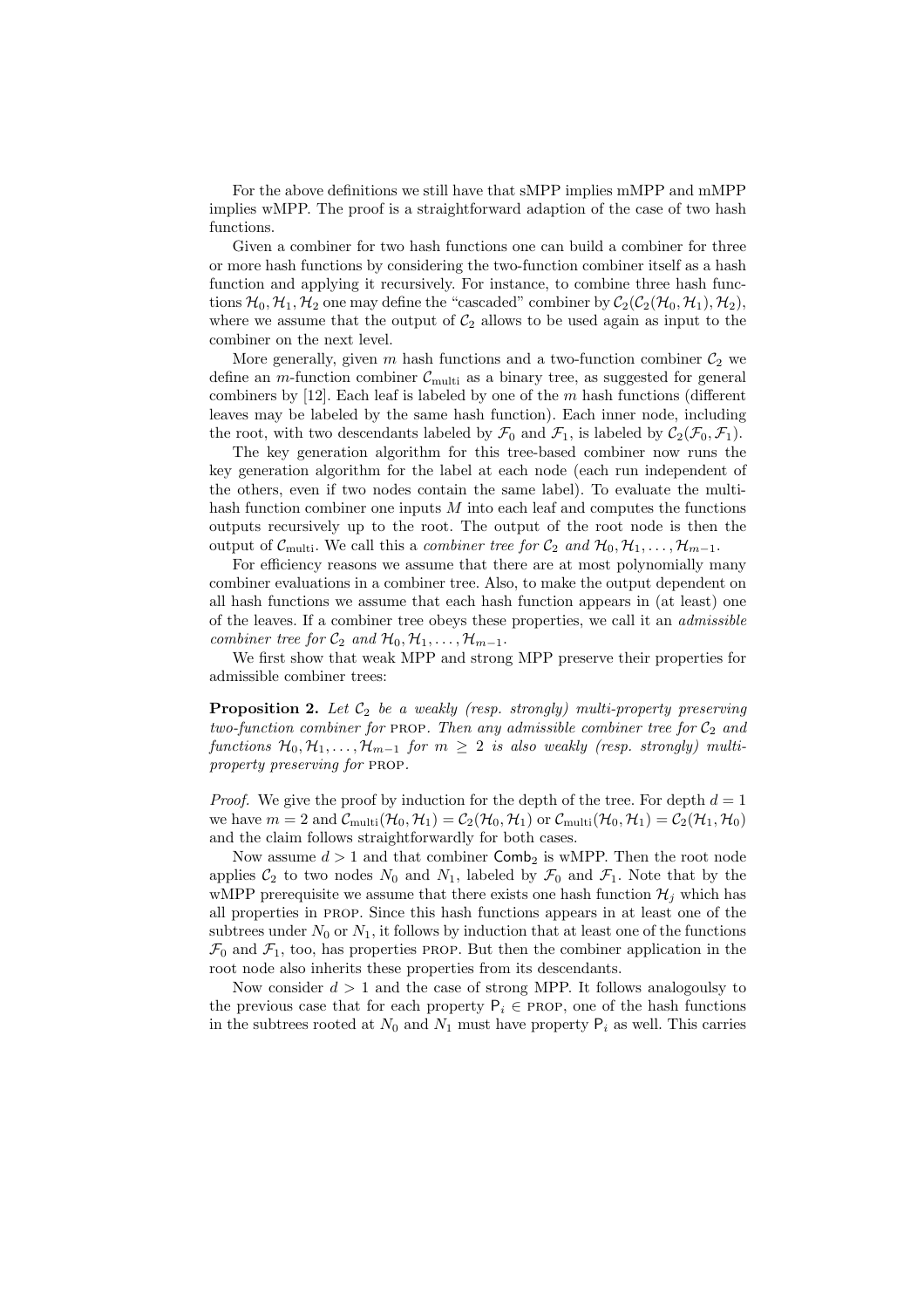over to the combiners at nodes  $N_0$  or  $N_1$  by induction, and therefore to the root combiner. ⊓⊔

Somewhat surprisingly, mild MPP in general does not propagate security for tree combiners, as we show by a counter-example described in the full version. Note that we still obtain, via the previous proposition, that the mMPP combiner is also wMPP and that the resulting tree combiner is thus also wMPP. Yet, it loses its mMPP property.

**Proposition 3.** Let PROP =  $\{CR, NZ\}$  and assume that there are collisionintractable hash functions. Then there exists a two-function weakly multi-property preserving combiner  $C_2$  for PROP, and an admissible tree combiner for  $C_2$  and hash functions  $\mathcal{H}_0$ ,  $\mathcal{H}_1$ ,  $\mathcal{H}_2$  which is not mildly multi-property preserving for prop.

Note that the cascading combiner can also be applied to our combiner in Section 3 to compose three or more hash functions (with the adaption for hash functions with different output lengths discussed in Section 3.3). The derived combiner, however, is less efficient than the direct construction sketched there.

## Acknowledgments

We thank the anonymous reviewers for valuable comments. Both authors are supported by the Emmy Noether Program Fi 940/2-1 of the German Research Foundation (DFG).

## References

- 1. Dan Boneh and Xavier Boyen. On the Impossibility of Efficiently Combining Collision Resistant Hash Functions. Advances in Cryptology — Crypto 2006, Volume 4117 of Lecture Notes in Computer Science, pages 570–583. Springer-Verlag, 2006.
- 2. Mihir Bellare, Ran Canetti, and Hugo Krawczyk. Keying hash functions for message authentication. Advances in Cryptology — Crypto 1996, Volume 96 of Lecture Notes in Computer Science, pages 1–15. Springer-Verlag, 1996.
- 3. Alexandra Boldyreva and Marc Fischlin. Analysis of Random Oracle Instantiation Scenarios for OAEP and Other Practical Schemes. Advances in Cryptology Crypto 2005, Volume 3621 of Lecture Notes in Computer Science, pages 412–429. Springer-Verlag, 2005.
- 4. Alexandra Boldyreva and Marc Fischlin. On the Security of OAEP. Advances in Cryptology — Asiacrypt 2006, Volume 4284 of Lecture Notes in Computer Science, pages 210–225. Springer-Verlag, 2006.
- 5. Mihir Bellare and Phillip Rogaway. Optimal Asymmetric Encryption How to Encrypt with RSA. Advances in Cryptology — Eurocrypt'94, Volume 950 of Lecture Notes in Computer Science, pages 92–111. Springer-Verlag, 1995.
- 6. Mihir Bellare and Phillip Rogaway. The exact security of digital signatures  $-$  How to sign with RSA and Rabin. Advances in Cryptology — Eurocrypt'96, Volume 1070 of Lecture Notes in Computer Science, pages 399–416. Springer-Verlag, 1996.